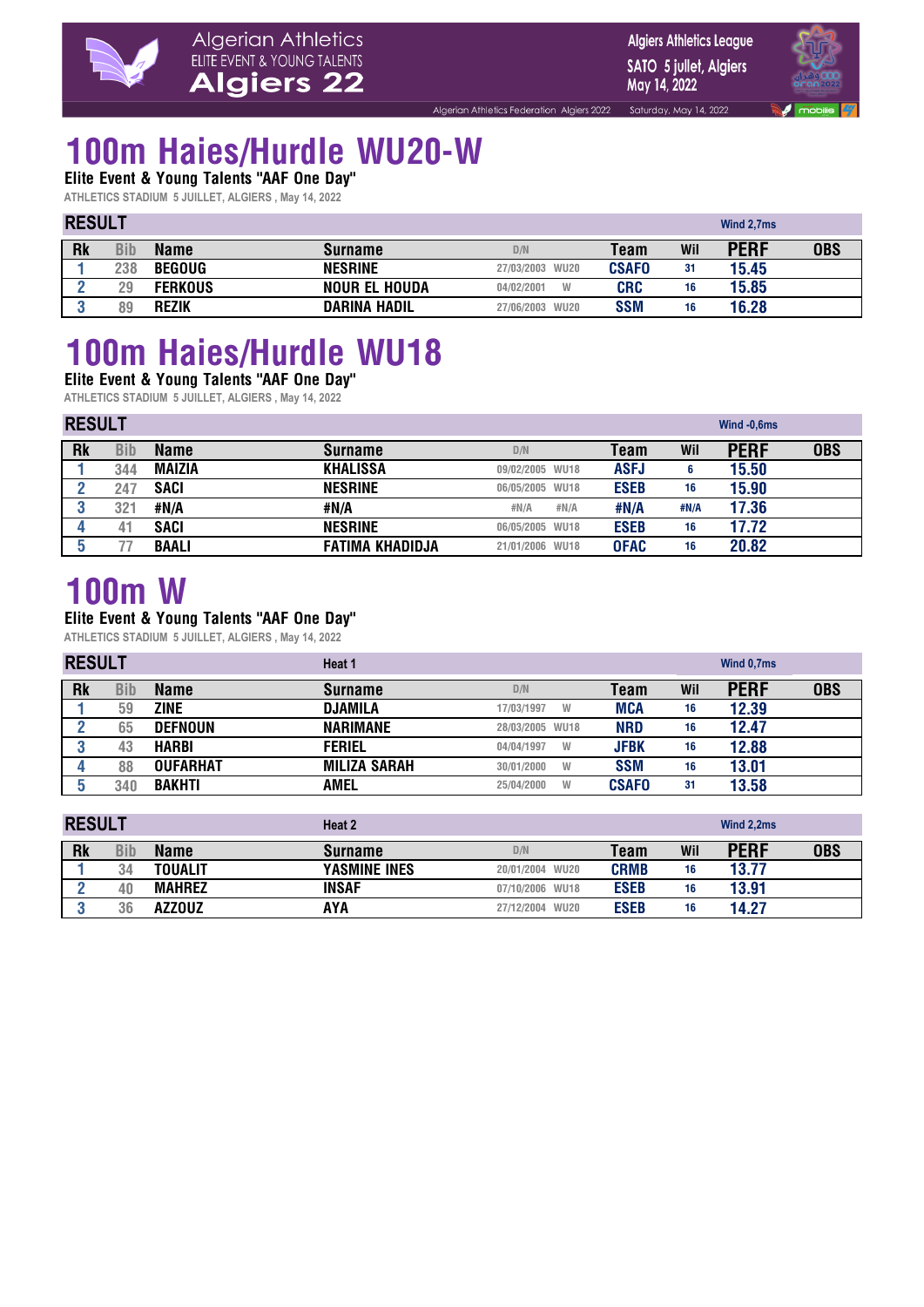### **200m W Elite Event & Young Talents "AAF One Day"**

**ATHLETICS STADIUM 5 JUILLET, ALGIERS , May 14, 2022**

|           | <b>RESULT</b> |                  | Heat 1         |                 |              |     | Wind 1,2ms  |            |  |
|-----------|---------------|------------------|----------------|-----------------|--------------|-----|-------------|------------|--|
| <b>Rk</b> | Bib           | <b>Name</b>      | <b>Surname</b> | D/N             | Team         | Wil | <b>PERF</b> | <b>OBS</b> |  |
|           | 59            | <b>ZINE</b>      | <b>DJAMILA</b> | 17/03/1997<br>W | <b>MCA</b>   | 16  | 25.41       |            |  |
|           | 43            | <b>HARBI</b>     | <b>FERIEL</b>  | 04/04/1997<br>W | <b>JFBK</b>  | 16  | 27.08       |            |  |
|           | 42            | <b>BALAMANE</b>  | LYDIA SANAA    | 25/10/1997<br>W | <b>JFBK</b>  | 16  | 27.69       |            |  |
|           | 340           | <b>BAKHTI</b>    | AMEL           | 25/04/2000<br>W | <b>CSAFO</b> | 31  | 27.94       |            |  |
|           | 251           | <b>BELARBI</b>   | <b>MANEL</b>   | 09/09/2003 WU20 | <b>CROM</b>  | 2   | 29.75       |            |  |
|           | 284           | <b>BOUKOUKHI</b> | LINA           | 30/04/2004 WU20 | <b>CRC</b>   | 16  | 29.98       |            |  |

| <b>RESULT</b> |     |                 | Heat 2                 |                 |             |     | Wind 0,4ms  |            |  |
|---------------|-----|-----------------|------------------------|-----------------|-------------|-----|-------------|------------|--|
| <b>Rk</b>     | Bib | <b>Name</b>     | <b>Surname</b>         | D/N             | Team        | Wil | <b>PERF</b> | <b>OBS</b> |  |
|               |     | <b>ZENTICI</b>  | AYA                    | 07/12/2004 WU20 | <b>CNN</b>  | 16  | 26.73       |            |  |
|               |     | <b>BACHA</b>    | <b>NESRINE</b>         | 12/10/2004 WU20 | <b>OAB</b>  | 16  | 28.35       |            |  |
|               | 220 | <b>BENTIZI</b>  | <b>INES NADINE</b>     | 24/05/2004 WU20 | <b>CNN</b>  | 16  | 31.25       |            |  |
|               | 336 | <b>MERRI</b>    | YASMINE                | 19/12/2004 WU20 | <b>NRD</b>  | 16  | 31.50       |            |  |
|               | 242 | <b>BOURICHE</b> | <b>FATIMA ROMAISSA</b> | 30/12/2004 WU20 | <b>NRBS</b> | 16  | 35.23       |            |  |

### **400m W**

#### **Elite Event & Young Talents "AAF One Day"**

| <b>RESULT</b> |            |                         | Heat 1          |                 |              |     |             |            |
|---------------|------------|-------------------------|-----------------|-----------------|--------------|-----|-------------|------------|
| <b>Rk</b>     | <b>Bib</b> | <b>Name</b>             | <b>Surname</b>  | D/N             | <b>Team</b>  | Wil | <b>PERF</b> | <b>OBS</b> |
|               | 65         | <b>DEFNOUN</b>          | <b>NARIMANE</b> | 28/03/2005 WU18 | <b>NRD</b>   | 16  | 0.58.88     |            |
| 2             | 83         | <b>BOUTALEB</b>         | <b>IMANE</b>    | 05/03/2001<br>W | <b>SSM</b>   | 16  | 1.01.51     |            |
| 3             | 48         | <b>MANSEUR</b>          | HANA            | 14/09/2003 WU20 | <b>JSMBA</b> | 16  | 1.01.64     |            |
| 4             | 345        | <b>HADJ ABDELKADEUR</b> | <b>NEZHA</b>    | 25/04/2003 WU20 | <b>SSM</b>   | 16  | 1.02.77     |            |
| 5             | 42         | <b>BALAMANE</b>         | LYDIA SANAA     | 25/10/1997<br>W | <b>JFBK</b>  | 16  | 1.04.10     |            |
| 6             | 28         | <b>MECHID</b>           | YASMINE         | 27/08/2005 WU18 | <b>COR</b>   | 16  | 1.04.14     |            |
|               | 338        | <b>KOIBICHE</b>         | <b>HANANE</b>   | 06/06/2005 WU18 | <b>SSM</b>   | 16  | 1.04.17     |            |
| 8             | 74         | <b>TELHAOUI</b>         | <b>SAFAA</b>    | 14/02/2001<br>W | <b>OAB</b>   | 16  | 1.08.36     |            |
|               |            |                         |                 |                 |              |     |             |            |
| <b>RESULT</b> |            |                         | Heat 2          |                 |              |     |             |            |
| <b>Rk</b>     | <b>Bib</b> | <b>Name</b>             | <b>Surname</b>  | D/N             | Team         | Wil | <b>PERF</b> | <b>OBS</b> |
|               | 102        | <b>RAAF</b>             | LETICIA         | 08/03/2006 WU18 | <b>ACSA</b>  | 16  | 1.02.03     |            |

| I U 4    | <b>DAAF</b>       | LETIVIA        | UU/UU/LUUU WUTU | <b>AGON</b> | 10 | 1.UZ.UJ |
|----------|-------------------|----------------|-----------------|-------------|----|---------|
| 90       | <b>SAIDI</b>      | SIHAM          | 26/11/1995<br>W | <b>SSM</b>  | 16 | 1.02.65 |
| った<br>υu | <b>IKEZOUHENE</b> | ASMA           | 31/12/2005 WU18 | <b>ESBA</b> |    | .03.64  |
| 84       | <b>CHAEUR</b>     | <b>BOUCHRA</b> | W<br>13/12/2001 | <b>SSM</b>  |    | 1.04.86 |
|          | <b>DJOUHRI</b>    | .YNA AYA       | 19/03/2006 WU18 | <b>OAB</b>  |    | .04.95  |

| <b>RESULT</b> |     |                  | Heat 3         |                 |              |     |             |            |  |  |  |
|---------------|-----|------------------|----------------|-----------------|--------------|-----|-------------|------------|--|--|--|
| <b>Rk</b>     | Bib | <b>Name</b>      | <b>Surname</b> | D/N             | Team         | Wil | <b>PERF</b> | <b>OBS</b> |  |  |  |
|               | 269 | <b>CHERIFI</b>   | AMEL           | 23/01/2005 WU18 | <b>AAH</b>   | 28  | 1.05.66     |            |  |  |  |
|               | 78  | <b>BENOUARET</b> | <b>IKRAM</b>   | 26/07/2005 WU18 | <b>OFAC</b>  | 16  | 1.07.91     |            |  |  |  |
|               | 50  | <b>SELMOUNE</b>  | <b>CERINE</b>  | 20/11/2006 WU18 | <b>JSMBA</b> | 16  | 1.09.01     |            |  |  |  |
|               | 87  | LAZGHED          | <b>RANDA</b>   | 05/04/1998<br>W | <b>SSM</b>   | 16  | 1.09.25     |            |  |  |  |
|               | 22  | <b>HABOUB</b>    | YASMINE        | 16/08/2004 WU20 | <b>CNN</b>   | 16  | 1.13.90     |            |  |  |  |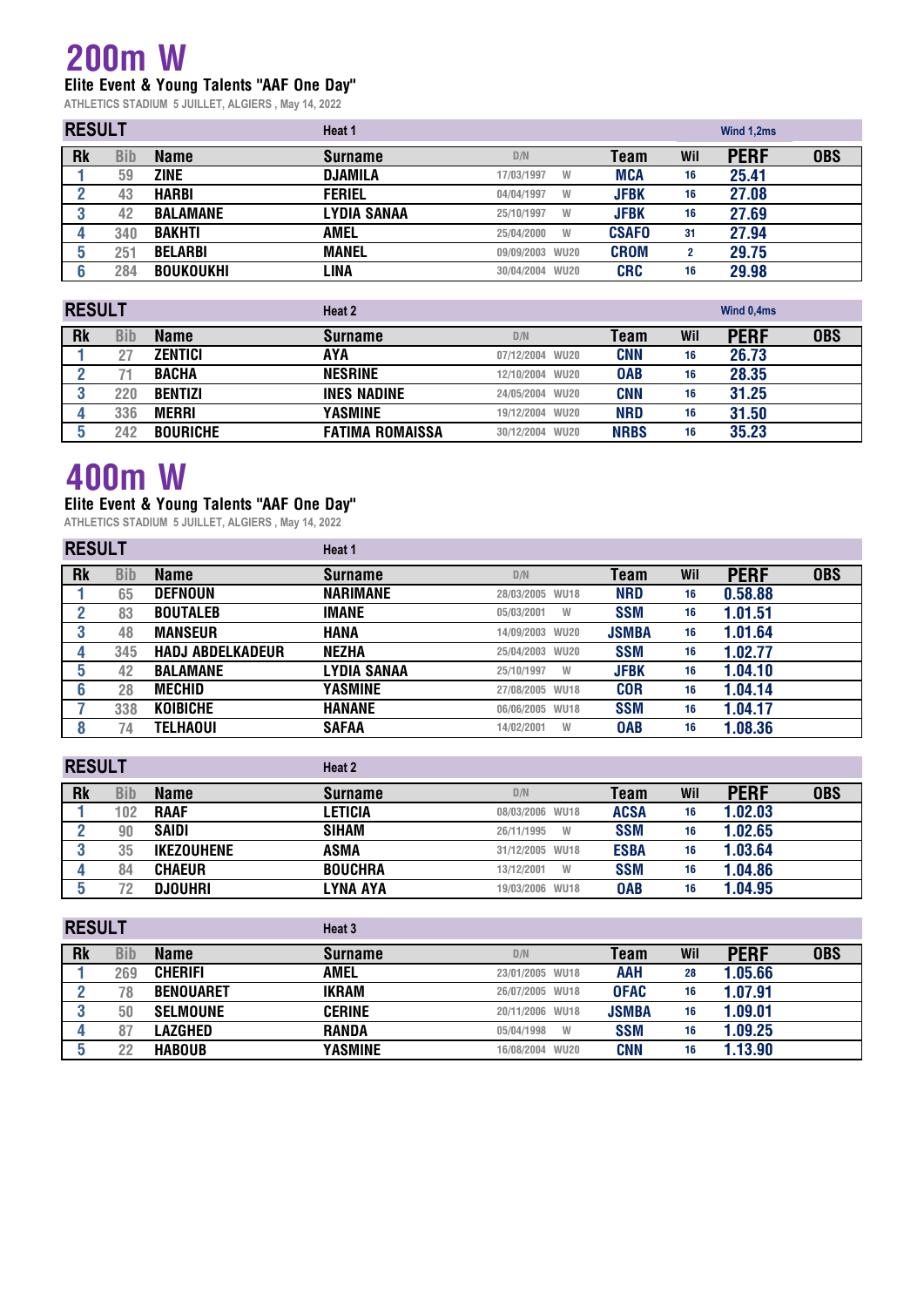### **800m W Elite Event & Young Talents "AAF One Day"**

| <b>RESULT</b> |            |                 | Heat 1             |                 |             |     |             |            |
|---------------|------------|-----------------|--------------------|-----------------|-------------|-----|-------------|------------|
| <b>Rk</b>     | <b>Bib</b> | <b>Name</b>     | <b>Surname</b>     | D/N             | Team        | Wil | <b>PERF</b> | <b>OBS</b> |
|               | 270        | <b>DOUCENE</b>  | <b>FATMA ZOHRA</b> | 20/11/2005 WU18 | <b>AAH</b>  | 28  | 2.22.57     |            |
|               | 26         | <b>SOLTANI</b>  | <b>WISSEM</b>      | 24/06/2005 WU18 | <b>CNN</b>  | 16  | 2.23.08     |            |
|               | 327        | <b>BOUAICHE</b> | ILHAM              | 05/08/2006 WU18 | <b>ASFJ</b> | 6   | 2.24.53     |            |
|               |            | <b>MERAGA</b>   | <b>DOUAA</b>       | 22/06/2005 WU18 | <b>MBO</b>  | 9   | 2.27.16     |            |
| 5             | 325        | <b>LOUBANE</b>  | <b>HANANE</b>      | 11/01/2005 WU18 | <b>ACSA</b> | 6   | 2.32.23     |            |
| b             | 18         | <b>BOUDINE</b>  | <b>DOUAA</b>       | 22/06/2005 WU18 | <b>CNN</b>  | 16  | 2.43.46     |            |
|               | 197        | HAFSI           | <b>SABRINA</b>     | 08/10/2006 WU18 | <b>OFAC</b> | 16  | 2.48.66     |            |
|               | 6          | <b>ROUANI</b>   | <b>YOUSRA</b>      | 08/10/2006 WU18 | <b>IRB</b>  | 9   | 2.51.35     |            |

| <b>RESULT</b> |            |                   | Heat 2                  |                 |              |              |             |            |
|---------------|------------|-------------------|-------------------------|-----------------|--------------|--------------|-------------|------------|
| <b>Rk</b>     | <b>Bib</b> | <b>Name</b>       | <b>Surname</b>          | D/N             | Team         | Wil          | <b>PERF</b> | <b>OBS</b> |
|               | 146        | <b>MOUICI</b>     | <b>ROKAIA</b>           | 01/01/2003 WU20 | <b>CNN</b>   | 16           | 2.12.06     |            |
| 2             | 289        | <b>ROUBA</b>      | AMINA                   | 09/01/1986<br>W | <b>CSAFO</b> | 31           | 2.20.16     |            |
| 3             | 12         | <b>MALEK</b>      | <b>NOUR EL HOUDA</b>    | 07/04/2001<br>W | <b>CAAC</b>  | 16           | 2.20.62     |            |
| 4             | 253        | <b>LAFER</b>      | <b>KHADIDJA</b>         | 10/09/2003 WU20 | IND          | $\mathbf{2}$ | 2.23.48     |            |
| 5             | 27         | <b>ZENTICI</b>    | AYA                     | 07/12/2004 WU20 | <b>CNN</b>   | 16           | 2.26.64     |            |
| 6             | 342        | <b>BOUDJELLAL</b> | <b>OUARDA</b>           | 13/05/2004 WU20 | <b>NCBBA</b> | 34           | 2.27.38     |            |
|               | 209        | <b>AMROUN</b>     | ZAHRA                   | 07/08/2004 WU20 | <b>CROM</b>  | $\mathbf{2}$ | 2.30.10     |            |
| 8             | 203        | <b>AMMICHE</b>    | <b>BOCHRA</b>           | 02/06/2000<br>W | <b>CAC</b>   | 42           | 2.34.67     |            |
| g             | 159        | <b>ROUMANA</b>    | <b>MARIA</b>            | 23/08/2004 WU20 | <b>OFAC</b>  | 16           | 2.37.90     |            |
| 10            | 334        | <b>CHERROUK</b>   | <b>FATMA ZOHRA HIBA</b> | 08/07/2002<br>W | <b>CRBDB</b> | 16           | 3.22.09     |            |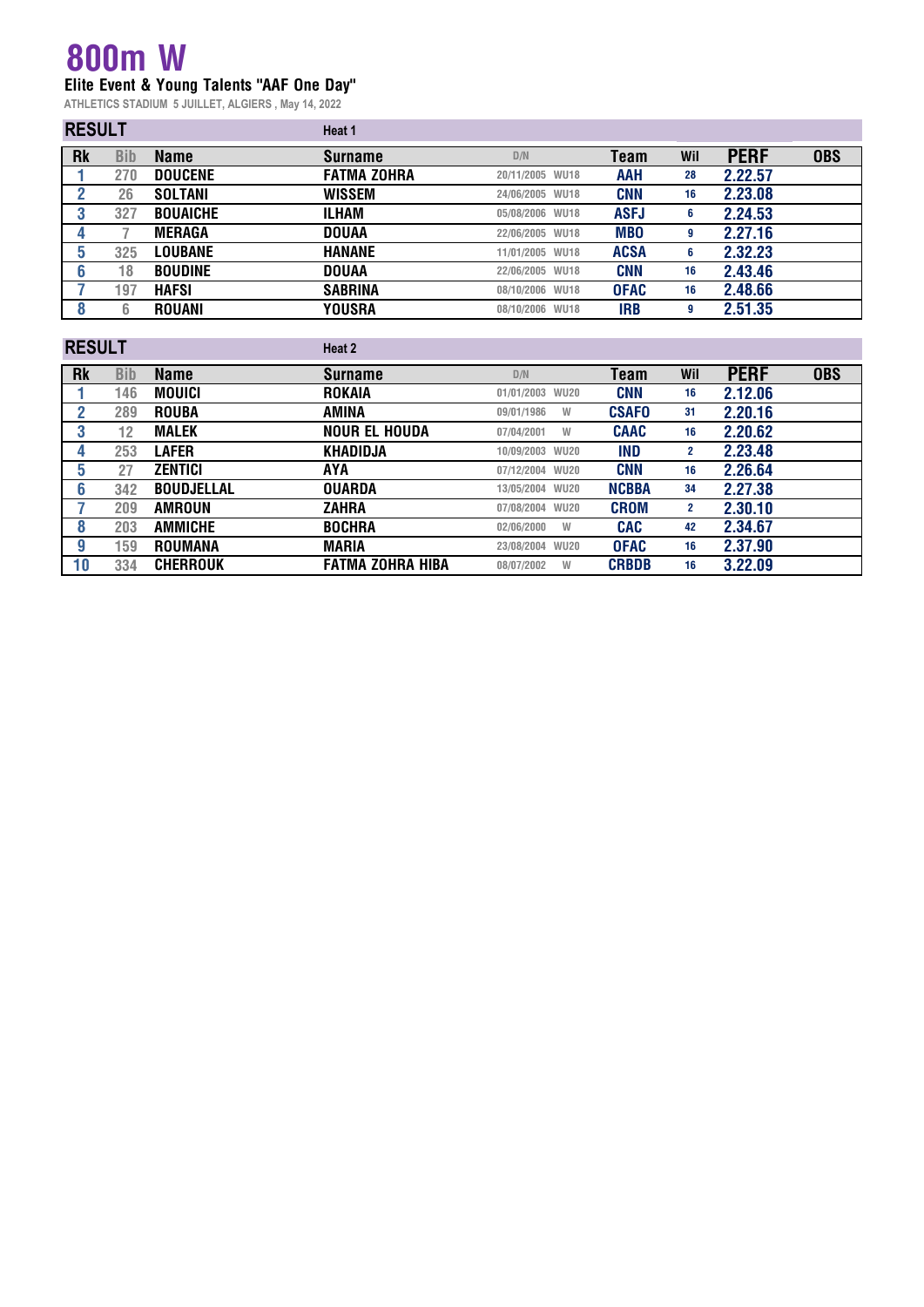## **Triple D / Triple Jump W**

**Elite Event & Young Talents "AAF One Day" ATHLETICS STADIUM 5 JUILLET, ALGIERS , May 14, 2022**

**RESULT** 

| ------    |     |                  |              |                           |             |     |             |                   |
|-----------|-----|------------------|--------------|---------------------------|-------------|-----|-------------|-------------------|
| <b>Rk</b> | Bib | <b>Name</b>      | Surname      | D/N                       | <b>Team</b> | Wil | <b>PERF</b> | Wind              |
|           |     | <b>BENNAMANE</b> | <b>MANAR</b> | <b>WU18</b><br>22/12/2006 | <b>ESEB</b> | 16  | 44 4 9<br>. | J.5ms             |
|           | 67  | DJEKBOUB         | IKRAM        | <b>WU20</b><br>13/04/2003 | <b>OAB</b>  | 16  | 10.43       | 0.6 <sub>ms</sub> |

## **Hauteur D / Hight Jump W**

**Elite Event & Young Talents "AAF One Day"** 

**ATHLETICS STADIUM 5 JUILLET, ALGIERS , May 14, 2022**

#### **RESULT**

| Rk | <b>Bib</b> | <b>Name</b>      | <b>Surname</b>       | D/N             | Team        | Wil | PERF | <b>OBS</b> |
|----|------------|------------------|----------------------|-----------------|-------------|-----|------|------------|
|    | 89         | <b>REZIK</b>     | <b>DARINA HADIL</b>  | 27/06/2003 WU20 | <b>SSM</b>  | 16  | 1.65 |            |
|    | 39         | <b>KEBBAB</b>    | <b>MARWA LAMISSE</b> | 12/10/2006 WU18 | <b>ESEB</b> | 16  | 1.55 |            |
|    | 79.        | <b>HARZALLAH</b> | IKRAM                | 25/06/2003 WU20 | <b>OFAC</b> | 16  | 1.55 |            |
|    |            | TOUALIT          | <b>YASMINE INES</b>  | 20/01/2004 WU20 | <b>CRMB</b> | 16  | 1.50 |            |

## **Disque U18F / Discus WU18**

**Elite Event & Young Talents "AAF One Day"** 

**ATHLETICS STADIUM 5 JUILLET, ALGIERS , May 14, 2022**

| <b>RESULT</b> |     |                  | 1 <sub>Kg</sub>       |                 |              |     |             |            |
|---------------|-----|------------------|-----------------------|-----------------|--------------|-----|-------------|------------|
| <b>Rk</b>     | Bib | <b>Name</b>      | <b>Surname</b>        | D/N             | Team         | Wil | <b>PERF</b> | <b>OBS</b> |
|               | 113 | <b>BOUKRIF</b>   | <b>INES</b>           | 14/03/2005 WU18 | <b>JSMBA</b> | 16  | 27.99       |            |
|               | 326 | <b>OUDJEDI</b>   | IMANE                 | 21/05/2005 WU18 | <b>ACSA</b>  | 6   | 25.59       |            |
|               | 106 | <b>YAHIYAOUI</b> | LYNA                  | 07/02/2006 WU18 | <b>CRC</b>   | 16  | 25.58       |            |
|               | 322 | AIDLI            | <b>NERDJESSE</b>      | 09/01/2006 WU18 | <b>ACSA</b>  | 6   | 25.16       |            |
|               | 75. | <b>BOUDJEMIA</b> | <b>DOUNIA SALTANA</b> | 12/09/2005 WU18 | <b>OBK</b>   | 16  | 22.19       |            |
| <b>NC</b>     | 105 | <b>MEKERRI</b>   | LINA                  | 01/03/2006 WU18 | <b>CRC</b>   | 16  | <b>NM</b>   |            |
| <b>NC</b>     | 182 | <b>LATRECHE</b>  | LYNA                  | 22/05/2006 WU18 | <b>JMHD</b>  | 16  | <b>NM</b>   |            |

# **Disque U20F / Discus WU20**

**Elite Event & Young Talents "AAF One Day"** 

### **ATHLETICS STADIUM 5 JUILLET, ALGIERS , May 14, 2022**

|           | <b>RESULT</b> |               |               |                           |             |     | 1 Kg        |            |  |
|-----------|---------------|---------------|---------------|---------------------------|-------------|-----|-------------|------------|--|
| <b>Rk</b> | Bib           | <b>Name</b>   | Surname       | D/N                       | Team        | Wil | <b>PERF</b> | <b>OBS</b> |  |
|           | 323           | <b>AOUCHE</b> | ANIES         | 29/01/2003 WU20           | <b>ACSA</b> |     | 29.54       |            |  |
|           | 126           | <b>ALLET</b>  | <b>MAROUA</b> | <b>WU20</b><br>09/07/2003 | TADK        | 16  | 26.61       |            |  |

# **Javelot U18F / Javelin WU18**

**Elite Event & Young Talents "AAF One Day"** 

|           | <b>RESULT</b> |                 |                     |                 |              |     |             |            |
|-----------|---------------|-----------------|---------------------|-----------------|--------------|-----|-------------|------------|
| <b>Rk</b> | <b>Bib</b>    | <b>Name</b>     | <b>Surname</b>      | D/N             | <b>Team</b>  | Wil | <b>PERF</b> | <b>OBS</b> |
|           | 245           | <b>SADI</b>     | LINA INES           | 04/01/2006 WU18 | <b>JSMBA</b> | 16  | 26.27       |            |
|           | 335           | <b>KHMISSET</b> | <b>BECHRA</b>       | 22/02/2006 WU18 | <b>NRBS</b>  | 16  | 20.02       |            |
|           | 237           | <b>BAALA</b>    | <b>ZOHRA WAHIDA</b> | 24/09/2006 WU18 | <b>CSAFO</b> | 31  | <b>NM</b>   |            |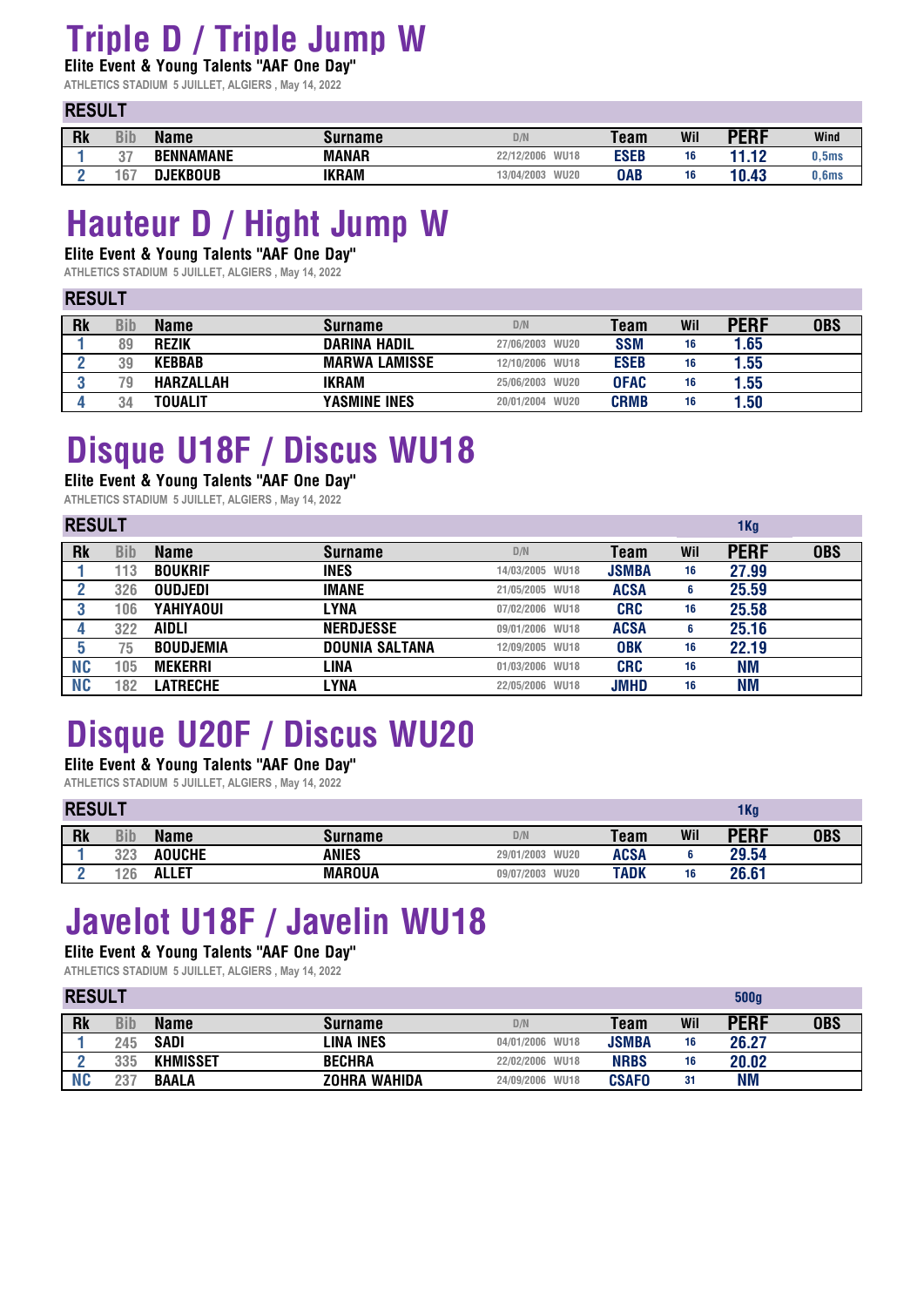# **Javelot U20F-D / Javelin WU20-W**

**Elite Event & Young Talents "AAF One Day"** 

**ATHLETICS STADIUM 5 JUILLET, ALGIERS , May 14, 2022**

### **RESULT**

**RESULT** 

**RESULT** 

| <b>NEJULI</b> |     |                 |                        | ooog            |              |     |             |            |
|---------------|-----|-----------------|------------------------|-----------------|--------------|-----|-------------|------------|
| <b>Rk</b>     | Bib | <b>Name</b>     | <b>Surname</b>         | D/N             | Team         | Wil | <b>PERF</b> | <b>OBS</b> |
|               | 32  | YESLI           | <b>OUIDAD</b>          | 02/04/2000      | <b>CRC</b>   | 16  | 40.28       |            |
|               | 238 | <b>BEGOUG</b>   | <b>NESRINE</b>         | 27/03/2003 WU20 | <b>CSAFO</b> | 31  | 22.64       |            |
| Nſ            | 242 | <b>BOURICHE</b> | <b>FATIMA ROMAISSA</b> | 30/12/2004 WU20 | <b>NRBS</b>  | 16  | ΝM          |            |

**600g**

## **Marteau U18F / Hammer WU18**

### **Elite Event & Young Talents "AAF One Day"**

**ATHLETICS STADIUM 5 JUILLET, ALGIERS , May 14, 2022**

| <b>RESULT</b> |     |                    |                    | 3 Kg            |             |     |             |            |
|---------------|-----|--------------------|--------------------|-----------------|-------------|-----|-------------|------------|
| <b>Rk</b>     | Bib | <b>Name</b>        | Surname            | D/N             | <b>Team</b> | Wil | <b>PERF</b> | <b>OBS</b> |
|               | 106 | <b>YAHIYAOUI</b>   | LYNA               | 07/02/2006 WU18 | <b>CRC</b>  | 16  | 40.39       |            |
|               | 125 | <b>BENKHENNOUF</b> | <b>NOURELHOUDA</b> | 28/06/2005 WU18 | TADK        | 16  | 37.58       |            |
|               | 105 | <b>MEKERRI</b>     | .INA               | 01/03/2006 WU18 | <b>CRC</b>  | 16  | 27.60       |            |

## **Longueur D / Long Jump W**

#### **Elite Event & Young Talents "AAF One Day"**

**ATHLETICS STADIUM 5 JUILLET, ALGIERS , May 14, 2022**

| REJULI    |            |                  |                      |                 |              |     |             |          |
|-----------|------------|------------------|----------------------|-----------------|--------------|-----|-------------|----------|
| <b>Rk</b> | <b>Bib</b> | <b>Name</b>      | <b>Surname</b>       | D/N             | Team         | Wil | <b>PERF</b> | Wind     |
|           | 58         | <b>SELMI</b>     | KAOUTAR              | 16/01/1996<br>W | <b>MCA</b>   | 16  | 5.93        | 1,8ms    |
| 2         | 29         | <b>FERKOUS</b>   | <b>NOUR EL HOUDA</b> | 04/02/2001<br>W | <b>CRC</b>   | 16  | 5.01        | 1,6ms    |
| 3         | 79         | <b>HARZALLAH</b> | <b>IKRAM</b>         | 25/06/2003 WU20 | <b>OFAC</b>  | 16  | 4.87        | 0,4ms    |
|           | 166        | <b>YOUSFI</b>    | <b>CHAIMA HADDA</b>  | 25/06/2005 WU18 | <b>MCA</b>   | 16  | 4.76        | 1,8ms    |
| 5         | 34         | TOUALIT          | YASMINE INES         | 20/01/2004 WU20 | <b>CRMB</b>  | 16  | 4.70        | $-0,8ms$ |
| 6         | 167        | <b>DJEKBOUB</b>  | <b>IKRAM</b>         | 13/04/2003 WU20 | <b>OAB</b>   | 16  | 4.68        | 1,2ms    |
|           | 66         | <b>GACEM</b>     | <b>BOUCHRA</b>       | 11/12/2006 WU18 | <b>NRD</b>   | 16  | 4.63        | 2,0ms    |
| 8         | 70         | <b>ALI PACHA</b> | <b>NAILA</b>         | 04/12/2006 WU18 | <b>OAB</b>   | 16  | 4.60        | $-0,2ms$ |
| 9         | 320        | <b>GACEM</b>     | <b>MAROUA</b>        | 11/12/2006 WU18 | <b>NRD</b>   | 16  | 4.53        | 2,9ms    |
| 10        | 248        | <b>ISSOLAH</b>   | <b>MARIANE</b>       | 15/02/2006 WU18 | <b>JMHD</b>  | 16  | 4.32        | 2,4ms    |
| 11        | 40         | <b>MAHREZ</b>    | <b>INSAF</b>         | 07/10/2006 WU18 | <b>ESEB</b>  | 16  | 4.29        | $-0.4ms$ |
| 12        | 341        | <b>BENHADDAD</b> | <b>AMEL FERIEL</b>   | 01/02/2006 WU18 | <b>CSAFO</b> | 31  | 4.26        | 1,2ms    |
| 13        | 36         | <b>AZZOUZ</b>    | AYA                  | 27/12/2004 WU20 | <b>ESEB</b>  | 16  | 4.14        | 0,9ms    |
| 14        | 33         | TOUALIT          | <b>MAGDA LYNA</b>    | 06/06/2006 WU18 | <b>CRMB</b>  | 16  | 3.96        | 1,3ms    |
|           |            |                  |                      |                 |              |     |             |          |

# **Poids U18F / Shot put WU18**

**Elite Event & Young Talents "AAF One Day"** 

| <b>NLJULI</b> |            |                  |                        |                 |              |     |             |  |
|---------------|------------|------------------|------------------------|-----------------|--------------|-----|-------------|--|
| <b>Rk</b>     | <b>Bib</b> | <b>Name</b>      | <b>Surname</b>         | D/N             | Team         | Wil | <b>PERF</b> |  |
|               | 344        | MAIZIA           | <b>KHALISSA</b>        | 09/02/2005 WU18 | <b>ASFJ</b>  | 6   | 11.22       |  |
|               | 237        | <b>BAALA</b>     | <b>ZOHRA WAHIDA</b>    | 24/09/2006 WU18 | <b>CSAFO</b> | 31  | 10.98       |  |
| 3             | 113        | <b>BOUKRIF</b>   | <b>INES</b>            | 14/03/2005 WU18 | <b>JSMBA</b> | 16  | 10.60       |  |
| 4             | 245        | <b>SADI</b>      | LINA INES              | 04/01/2006 WU18 | <b>JSMBA</b> | 16  | 09.90       |  |
| 5             | 324        | <b>IMADALI</b>   | LISA                   | 22/06/2006 WU18 | <b>ACSA</b>  | 6   | 09.64       |  |
| 6             | 39         | <b>KEBBAB</b>    | <b>MARWA LAMISSE</b>   | 12/10/2006 WU18 | <b>ESEB</b>  | 16  | 09.37       |  |
|               | 222        | <b>ZOUAGUI</b>   | <b>RANIA</b>           | 10/01/2006 WU18 | <b>CRC</b>   | 16  | 09.26       |  |
| 8             | 77         | <b>BAALI</b>     | <b>FATIMA KHADIDJA</b> | 21/01/2006 WU18 | <b>OFAC</b>  | 16  | 08.59       |  |
| g             | 75         | <b>BOUDJEMIA</b> | <b>DOUNIA SALTANA</b>  | 12/09/2005 WU18 | <b>OBK</b>   | 16  | 08.30       |  |
| 10            | 247        | SACI             | <b>NESRINE</b>         | 06/05/2005 WU18 | <b>ESEB</b>  | 16  | 08.19       |  |
| 11            | 205        | AMMARI           | AMIRA                  | 14/01/2006 WU18 | <b>MCA</b>   | 16  | 08.18       |  |
| 12            | 337        | <b>TABTI</b>     | <b>SALEMA</b>          | 11/03/2006 WU18 | <b>OBK</b>   | 16  | 08.04       |  |
| <b>NC</b>     | 37         | <b>BENNAMANE</b> | <b>MANAR</b>           | 22/12/2006 WU18 | <b>ESEB</b>  | 16  | ΝM          |  |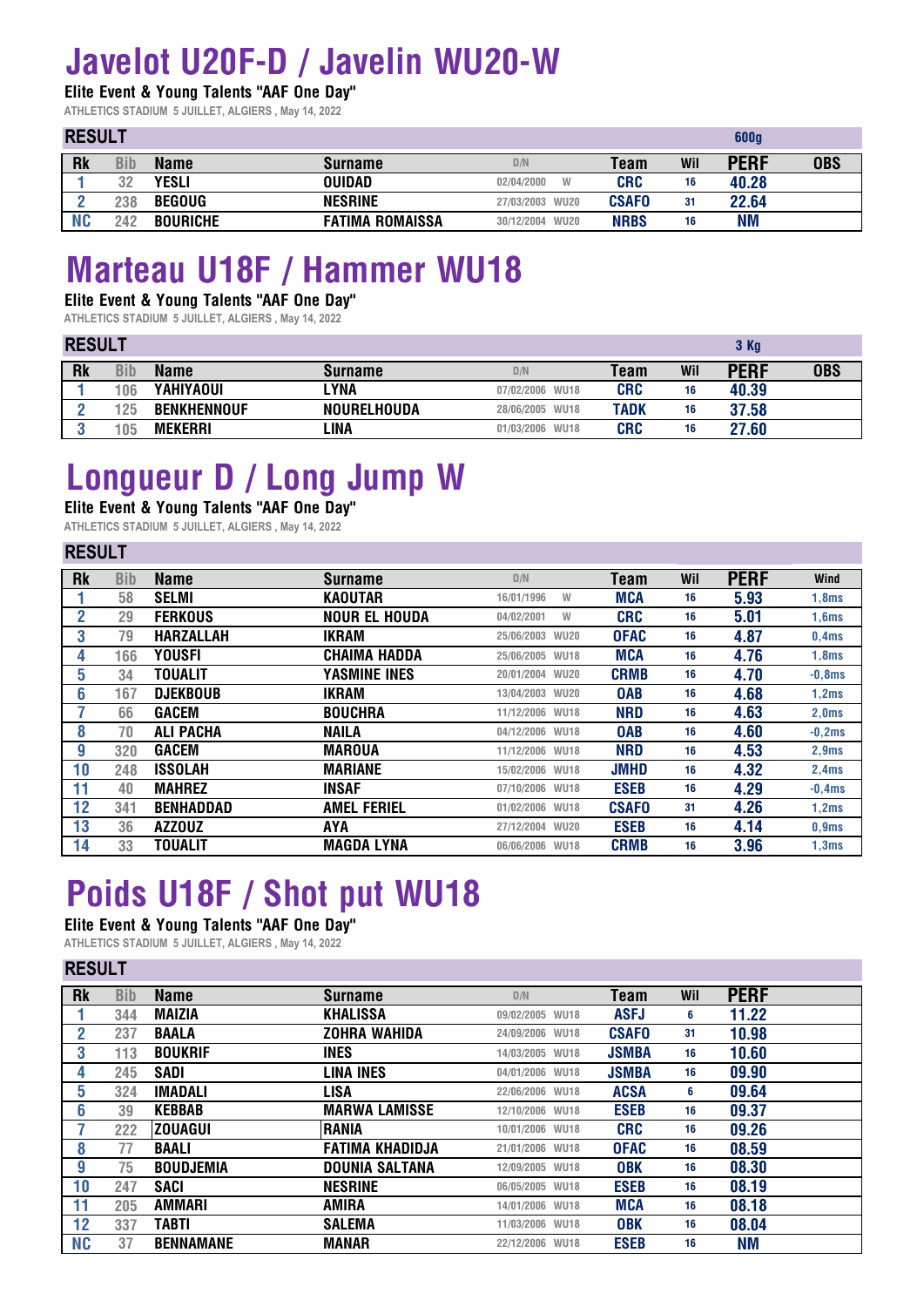### **Poids D / Shot put W**

**Elite Event & Young Talents "AAF One Day"** 

|           | <b>RESULT</b> |               |                |                           |              |     |             |  |
|-----------|---------------|---------------|----------------|---------------------------|--------------|-----|-------------|--|
| <b>Rk</b> | Bib           | <b>Name</b>   | Surname        | D/N                       | Team         | Wil | <b>PERF</b> |  |
|           | 285           | <b>KETTAB</b> | AHLEM          | 16/07/2003<br><b>WU20</b> | NRD          | 16  | 11.59       |  |
|           | 238           | <b>BEGOUG</b> | <b>NESRINE</b> | 27/03/2003 WU20           | <b>CSAFO</b> | 31  | 09.85       |  |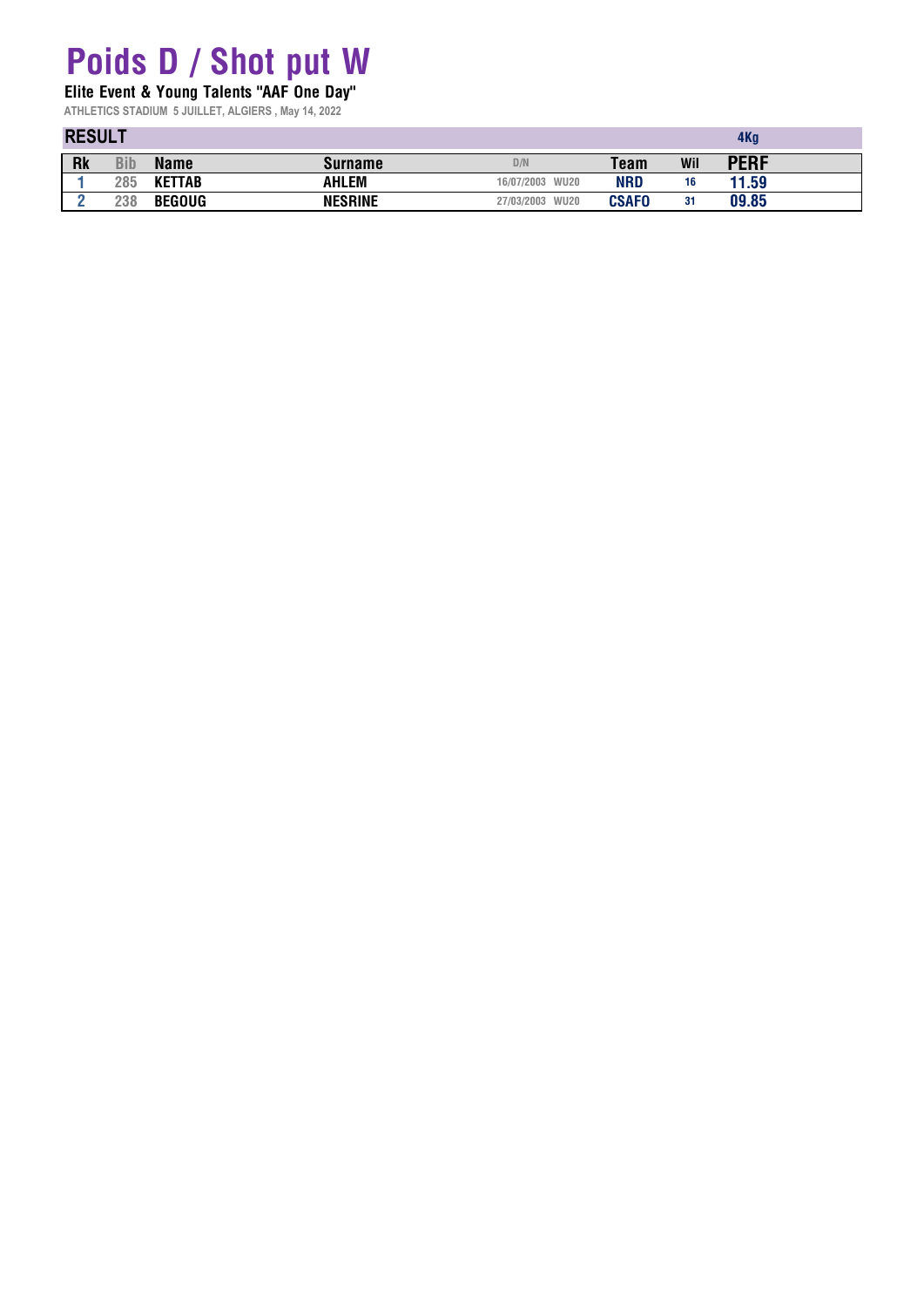

Saturday, May 14, 2022



## **110m Haies/Hurdle MU18**

**Elite Event & Young Talents "AAF One Day"**

**ATHLETICS STADIUM 5 JUILLET, ALGIERS , May 14, 2022**

| <b>RESULT</b> |     |                  |                        | Wind 0,4ms      |             |     |             |            |
|---------------|-----|------------------|------------------------|-----------------|-------------|-----|-------------|------------|
| <b>Rk</b>     | Bib | <b>Name</b>      | <b>Surname</b>         | D/N             | Team        | Wil | <b>PERF</b> | <b>OBS</b> |
|               | 165 | <b>TAIBI</b>     | AMDJED ABDELHAI        | 30/12/2005 MU18 | <b>EBS</b>  | 28  | 15.70       |            |
|               | 356 | <b>HALIL</b>     | <b>MOHAMED IBRAHIM</b> | 15/05/2005 MU18 | <b>NRD</b>  | 16  | 15.77       |            |
|               | 42  | <b>BENAISSA</b>  | ZAKARIA                | 08/01/2006 MU18 | <b>JMHD</b> | 16  | 16.51       |            |
|               | 763 | <b>BOULKERAA</b> | YASSER                 | 10/10/2005 MU18 | <b>MCA</b>  | 16  | 16.89       |            |
|               |     | <b>BAGHIRI</b>   | <b>AYOUB</b>           | 18/01/2006 MU18 | <b>JMHD</b> | 16  | 19.32       |            |

Algerian Athletics Federation Algiers 2022

## **110m Haies/Hurdle M**

**Elite Event & Young Talents "AAF One Day" ATHLETICS STADIUM 5 JUILLET, ALGIERS , May 14, 2022**

|           | <b>RESUI</b> |                 |         |                   |             |     |             |     |
|-----------|--------------|-----------------|---------|-------------------|-------------|-----|-------------|-----|
| <b>Rk</b> | <b>Bib</b>   | <b>Name</b>     | Surname | D/N               | <b>Team</b> | Wil | DEDE<br>EN. | OBS |
|           |              | <b>BENSABRA</b> | AYOUB   | 12/12/2002<br>IVI | <b>AMCB</b> |     | 15.00       |     |

### **100m M**

#### **Elite Event & Young Talents "AAF One Day"**

|           | <b>RESULT</b> |                   | Heat 1                  |                 |              |     | Wind 1,0ms  |            |  |
|-----------|---------------|-------------------|-------------------------|-----------------|--------------|-----|-------------|------------|--|
| <b>Rk</b> | Bib           | <b>Name</b>       | <b>Surname</b>          | D/N             | Team         | Wil | <b>PERF</b> | <b>OBS</b> |  |
|           | 103           | <b>OUHIB</b>      | <b>ABDELLAH</b>         | 05/08/2003 MU20 | <b>NRD</b>   | 16  | 10.78       |            |  |
|           |               | <b>BENSABRA</b>   | <b>AYOUB</b>            | 12/12/2002<br>M | <b>AMCB</b>  | 6   | 10.95       |            |  |
|           | 455           | <b>BENMOULOUD</b> | <b>ZAKARIA</b>          | 20/03/1993<br>M | <b>SSM</b>   | 16  | 11.12       |            |  |
|           | 513           | <b>ISMAIL</b>     | SID ALI                 | 20/09/1996<br>M | <b>CRBDB</b> | 16  | 11.27       |            |  |
|           | 690           | <b>BOUDOUMI</b>   | <b>DHIAE CHERIF</b>     | 16/11/2001<br>M | <b>CSAFO</b> | 31  | 11.36       |            |  |
|           | 292           | <b>BEY</b>        | <b>MOHAMED EL MAHDI</b> | 30/04/1996<br>M | <b>CAMA</b>  | 16  | 11.59       |            |  |
|           | 38            | <b>REZAIG</b>     | <b>MOHAMED GHALIB</b>   | 16/12/1990<br>M | <b>JFBK</b>  | 16  | 11.89       |            |  |
|           | 49            | <b>REKAB</b>      | <b>ABDENNOUR</b>        | 21/04/2001<br>M | <b>CNN</b>   | 16  | 12.02       |            |  |

|           | <b>RESULT</b> |                      | Heat 2                  |                 |              | Wind 0,8ms |             |            |
|-----------|---------------|----------------------|-------------------------|-----------------|--------------|------------|-------------|------------|
| <b>Rk</b> | Bib           | <b>Name</b>          | <b>Surname</b>          | D/N             | <b>Team</b>  | Wil        | <b>PERF</b> | <b>OBS</b> |
|           | 166           | <b>BENABDESSADOK</b> | <b>MOHAMED EL KAMEL</b> | 04/01/2002<br>M | <b>OAB</b>   | 16         | 11.55       |            |
|           | 534           | <b>IGUEDJTAL</b>     | YANIS                   | 03/02/2002<br>M | <b>MCA</b>   | 16         | 11.93       |            |
|           | 752           | <b>ZENIBAA</b>       | <b>AKRAM</b>            | 09/07/2003 MU20 | <b>CAMA</b>  | 16         | 12.22       |            |
|           | 109           | <b>FESIH</b>         | <b>KHEIREDDINE</b>      | 24/11/2004 MU20 | <b>OAB</b>   | 16         | 12.26       |            |
| 5         | 747           | <b>BARAKT</b>        | <b>HICHAME</b>          | 01/08/1995<br>M | <b>CHSAB</b> | 8          | 12.28       |            |
|           | 510           | <b>HADIBI</b>        | <b>MOHAMED ADEL</b>     | 20/04/2000<br>M | <b>CAMA</b>  | 16         | 12.69       |            |
|           | 108           | <b>DJOUHRI</b>       | <b>MOHAMED ADEM</b>     | 19/05/2003 MU20 | <b>OAB</b>   | 16         | 13.69       |            |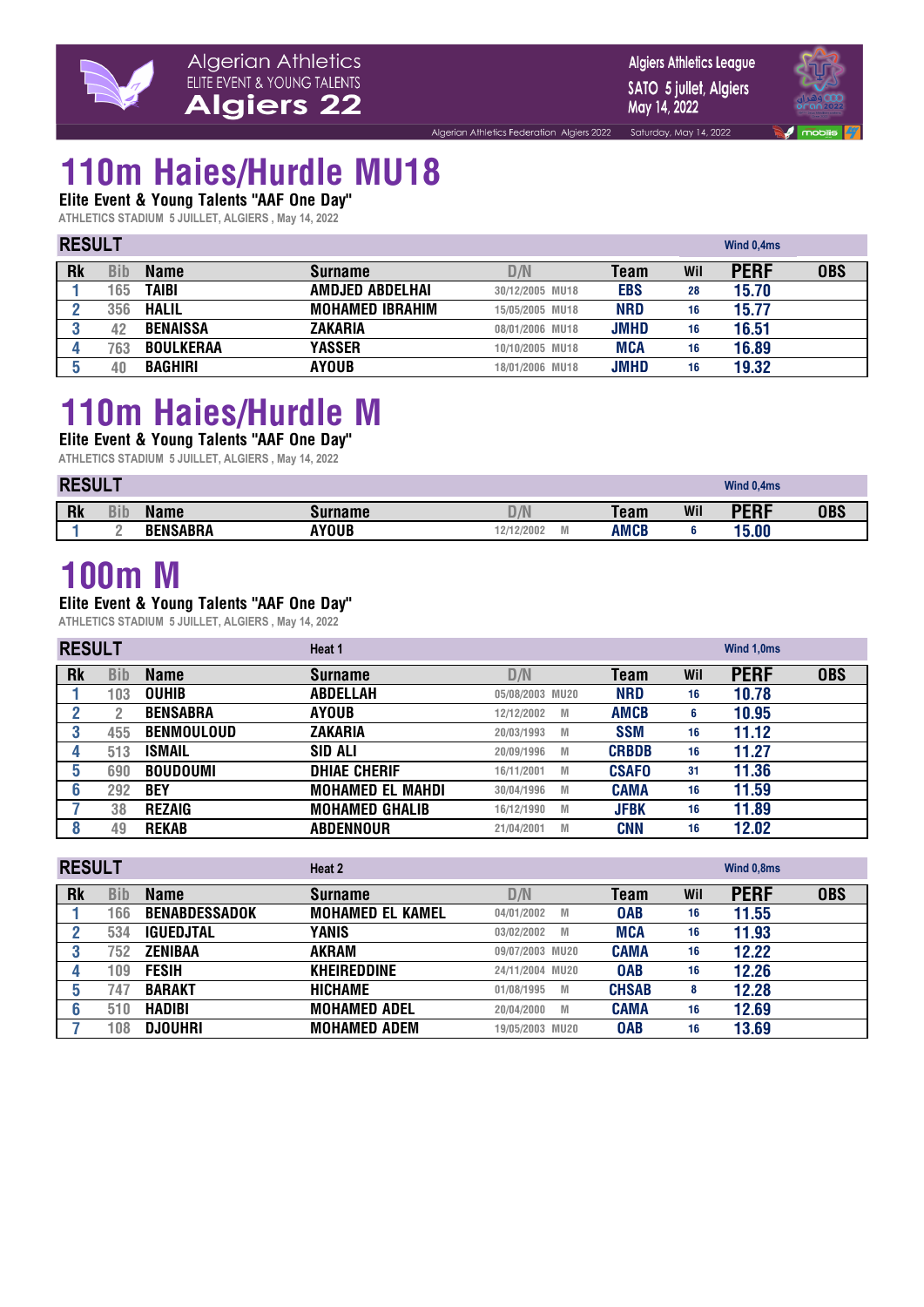### **200m M**

**Elite Event & Young Talents "AAF One Day"**

**ATHLETICS STADIUM 5 JUILLET, ALGIERS , May 14, 2022**

| <b>RESULT</b> |     |                      | Heat 1                  |                 |             |     | Wind 1,4ms  |            |  |
|---------------|-----|----------------------|-------------------------|-----------------|-------------|-----|-------------|------------|--|
| <b>Rk</b>     | Bib | <b>Name</b>          | <b>Surname</b>          | D/N             | Team        | Wil | <b>PERF</b> | <b>OBS</b> |  |
|               | 103 | <b>OUHIB</b>         | <b>ABDELLAH</b>         | 05/08/2003 MU20 | <b>NRD</b>  | 16  | 21.31       | $\sf{NR}$  |  |
|               | 291 | <b>AOMRI</b>         | YACINE                  | 15/10/2001<br>M | <b>CAMA</b> | 16  | 22.40       |            |  |
|               | 166 | <b>BENABDESSADOK</b> | <b>MOHAMED EL KAMEL</b> | 04/01/2002<br>M | <b>OAB</b>  | 16  | 23.22       |            |  |
|               | 93  | AMMOUCHE             | <b>MONSEF</b>           | 23/11/1999<br>M | <b>JFBK</b> | 16  | 23.39       |            |  |
|               | 293 | <b>ELMANSBA</b>      | <b>AYMEN</b>            | 03/04/2005 MU18 | <b>CAMA</b> | 16  | 23.86       |            |  |
|               | 108 | <b>DJOUHRI</b>       | <b>MOHAMED ADEM</b>     | 19/05/2003 MU20 | <b>OAB</b>  | 16  | 28.22       |            |  |

| <b>RESULT</b> |     |                   | Heat 2                      |                 |              |     | Wind 0,3ms  |            |  |
|---------------|-----|-------------------|-----------------------------|-----------------|--------------|-----|-------------|------------|--|
| <b>Rk</b>     | Bib | <b>Name</b>       | <b>Surname</b>              | D/N             | Team         | Wil | <b>PERF</b> | <b>OBS</b> |  |
|               | 109 | <b>FESIH</b>      | <b>KHEIREDDINE</b>          | 24/11/2004 MU20 | <b>OAB</b>   | 16  | 24.82       |            |  |
|               | 747 | <b>BARAKT</b>     | <b>HICHAME</b>              | 01/08/1995<br>M | <b>CHSAB</b> | 8   | 24.96       |            |  |
|               | 752 | ZENIBAA           | <b>AKRAM</b>                | 09/07/2003 MU20 | <b>CAMA</b>  | 16  | 25.44       |            |  |
|               | 333 | <b>ABDELHAMID</b> | IMAD                        | 14/11/2005 MU18 | <b>USN</b>   | 16  | 25.91       |            |  |
|               | 82  | <b>OUSSER</b>     | <b>ABDEREZZAK</b>           | 11/12/2003 MU20 | <b>NRBS</b>  | 16  | 27.24       |            |  |
|               | 340 | <b>CHAOULI</b>    | <b>MOHAMED ABDERRAHMANE</b> | 22/12/2006 MU18 | <b>USN</b>   | 16  | 28.45       |            |  |

## **400m M**

#### **Elite Event & Young Talents "AAF One Day"**

| <b>RESULT</b> |     | 400m M            | Heat 1                 |                 |             |                |             |            |
|---------------|-----|-------------------|------------------------|-----------------|-------------|----------------|-------------|------------|
| <b>Rk</b>     | Bib | <b>Name</b>       | <b>Surname</b>         | D/N             | Team        | Wil            | <b>PERF</b> | <b>OBS</b> |
|               | 214 | <b>OUAGLAL</b>    | <b>ZINEDINE</b>        | 15/05/2006 MU18 | <b>ACSA</b> | 6              | 52.34       |            |
|               | 582 | <b>TENKOUB</b>    | <b>MOHAMMED YASSER</b> | 03/07/2005 MU18 | <b>CROM</b> | $\mathbf{2}$   | 52.45       |            |
|               | 129 | <b>MERABTINE</b>  | <b>ISLAM</b>           | 01/10/2005 MU18 | <b>SSM</b>  | 16             | 52.66       |            |
|               | 98  | <b>KESSOURI</b>   | <b>AHMED RAYAN</b>     | 15/08/2005 MU18 | <b>NRD</b>  | 16             | 52.72       |            |
|               | 29  | <b>AZZOUZ</b>     | <b>FAROUK</b>          | 20/12/2005 MU18 | <b>CNN</b>  | 16             | 54.25       |            |
|               | 583 | ZENATI            | <b>ABDERRAHMEN</b>     | 24/08/2005 MU18 | <b>CROM</b> | $\overline{2}$ | 54.88       |            |
|               | 268 | <b>AL HOGGARI</b> | <b>ABDEL DJALIL</b>    | 02/07/2006 MU18 | <b>TADK</b> | 16             | 55.50       |            |

| <b>RESULT</b> |     | 400m M             | Heat 2               |                 |             |     |             |            |
|---------------|-----|--------------------|----------------------|-----------------|-------------|-----|-------------|------------|
| <b>Rk</b>     | Bib | <b>Name</b>        | <b>Surname</b>       | D/N             | Team        | Wil | <b>PERF</b> | <b>OBS</b> |
|               | 432 | <b>OULD BRAHAM</b> | YACINE               | 07/07/2006 MU18 | <b>MCA</b>  | 16  | 55.15       |            |
|               | 370 | <b>NAAR</b>        | <b>ISMAIL</b>        | 12/01/2006 MU18 | R.M.B       | 9   | 55.88       |            |
|               | 470 | <b>TRIBECHE</b>    | <b>HICHAM</b>        | 24/04/2006 MU18 | <b>ESBA</b> | 16  | 56.65       |            |
|               | 472 | <b>SARI</b>        | <b>AHMED AMIN</b>    | 31/01/2005 MU18 | <b>CSAF</b> | 19  | 58.43       |            |
|               | 331 | DJENDOUCI          | <b>BILLAL MOUNIR</b> | 13/01/2005 MU18 | <b>SSM</b>  | 16  | 1.00.20     |            |
|               | 544 | <b>SAADI AHMED</b> | <b>ANIS ABDELHAK</b> | 24/09/2005 MU18 | <b>NRBS</b> | 16  | 1.02.78     |            |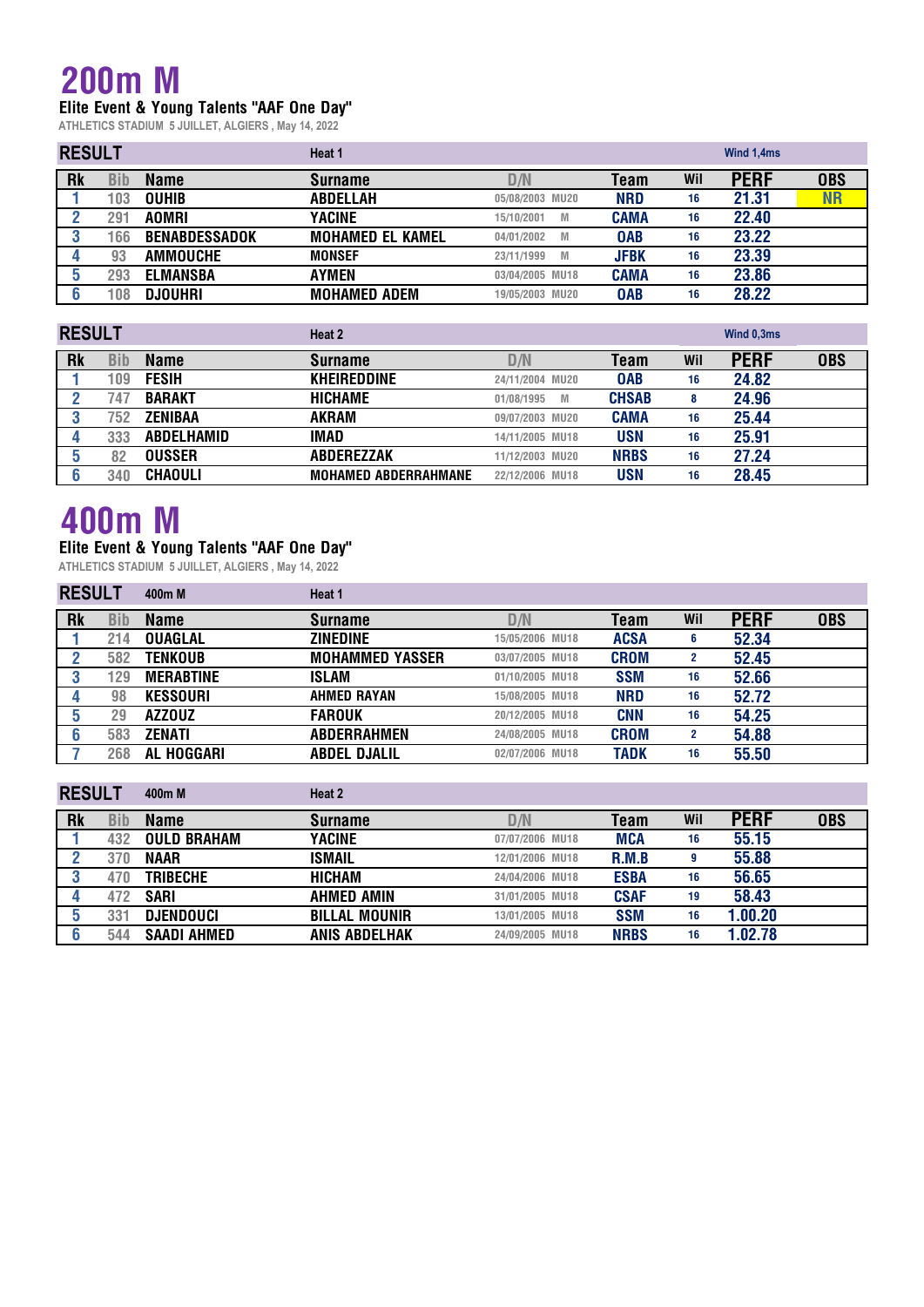| <b>RESULT</b> |     | 400 <sub>m</sub> M | Heat 3                   |                 |             |     |             |            |
|---------------|-----|--------------------|--------------------------|-----------------|-------------|-----|-------------|------------|
| <b>Rk</b>     | Bib | <b>Name</b>        | <b>Surname</b>           | D/N             | Team        | Wil | <b>PERF</b> | <b>OBS</b> |
|               | 314 | <b>SADOUK</b>      | <b>ISMAIL AYOUB</b>      | 31/12/2005 MU18 | <b>NRBS</b> | 16  | 55.37       |            |
|               | 536 | <b>ABED</b>        | AYOUB AHMED EL BACHIR    | 11/12/2006 MU18 | MCA         | 16  | 57.38       |            |
|               | 12  | <b>BAHRI</b>       | <b>RABEH</b>             | 09/03/2006 MU18 | <b>OBK</b>  | 16  | 58.11       |            |
|               |     | <b>SEBA</b>        | <b>ABDERRAHMANE</b>      | 31/05/2006 MU18 | <b>ESBA</b> | 16  | 1.00.51     |            |
|               | 73  | <b>NAGHAR</b>      | <b>ZINEDDINE MOHAMED</b> | 28/07/2006 MU18 | <b>CSAF</b> | 19  | 1.04.94     |            |

| <b>RESULT</b> |     | 400m M           | Heat 4                      |                 |             |     |             |            |
|---------------|-----|------------------|-----------------------------|-----------------|-------------|-----|-------------|------------|
| <b>Rk</b>     | Bib | <b>Name</b>      | <b>Surname</b>              | D/N             | Team        | Wil | <b>PERF</b> | <b>OBS</b> |
|               | 579 | AGGOUN           | ISSAM                       | 05/03/2003 MU20 | <b>SSM</b>  | 16  | 52.35       |            |
|               | 261 | <b>ABDENOUZE</b> | <b>AIMEN AYOUB</b>          | 18/05/2004 MU20 | <b>NRD</b>  | 16  | 52.41       |            |
|               | 70  | <b>HALLADJA</b>  | <b>ABDELKRIM</b>            | 10/01/2004 MU20 | <b>MCA</b>  | 16  | 53.59       |            |
|               | 541 | <b>AMARI</b>     | <b>MOHAMED EL MAHDI</b>     | 18/08/2004 MU20 | <b>MCA</b>  | 16  | 56.01       |            |
| 5             | 125 | <b>HAMEL</b>     | <b>KHALED</b>               | 01/09/2004 MU20 | <b>SSM</b>  | 16  | 56.41       |            |
|               | 323 | <b>BOUZID</b>    | <b>MOHAMED ABDERRAHMANE</b> | 21/06/2004 MU20 | <b>OFAC</b> | 16  | 57.65       |            |
| NC            | 126 | <b>KADEM</b>     | <b>AYMEN NASSIM</b>         | 31/07/2004 MU20 | <b>SSM</b>  | 16  | <b>DNF</b>  |            |

| <b>RESULT</b> |     | 400m M           | Heat 5               |                 |               |              |             |            |
|---------------|-----|------------------|----------------------|-----------------|---------------|--------------|-------------|------------|
| <b>Rk</b>     | Bib | <b>Name</b>      | <b>Surname</b>       | D/N             | Team          | Wil          | <b>PERF</b> | <b>OBS</b> |
|               | 208 | <b>OUNIS</b>     | <b>SAMI EL HABIB</b> | 10/07/1998<br>M | <b>CRPESM</b> | 16           | 48.30       |            |
|               | 638 | DO               | <b>ABDENACEUR</b>    | 09/07/1999<br>M | <b>CRPESM</b> | 16           | 48.77       |            |
|               | 759 | <b>BEKAR</b>     | <b>MOHAMED ISLEM</b> | 01/08/1993<br>M | <b>ESBA</b>   | 16           | 48.85       |            |
|               |     | <b>MEGHAOURI</b> | <b>MOHAMMED-AMIN</b> | 08/07/2000<br>M | <b>NRAOD</b>  | $\mathbf{2}$ | 48.99       |            |
|               | 750 | <b>BOUKHIAR</b>  | <b>ABDELHAKIM</b>    | 16/12/2001<br>M | <b>CAT</b>    | 13           | 49.26       |            |
|               | 122 | <b>ALOUACHE</b>  | <b>MOHAMED</b>       | 02/03/2002<br>M | <b>SSM</b>    | 16           | 50.69       |            |

| <b>RESULT</b> |     | 400m M          | Heat 6                        |                 |   |             |     |             |            |
|---------------|-----|-----------------|-------------------------------|-----------------|---|-------------|-----|-------------|------------|
| <b>Rk</b>     | Bib | Name            | <b>Surname</b>                | D/N             |   | Team        | Wil | <b>PERF</b> | <b>OBS</b> |
|               | 291 | <b>AOMRI</b>    | YACINE                        | 15/10/2001      | M | <b>CAMA</b> | 16  | 49.96       |            |
|               | 55  | TAIBI           | <b>HOUSSEM CHEIKH</b>         | 13/06/2002      | M | <b>CNN</b>  | 16  | 50.63       |            |
|               | 128 | LHASBELLAOUI    | <b>MOHAMED</b>                | 22/01/2004 MU20 |   | <b>SSM</b>  | 16  | 51.53       |            |
|               | 783 | <b>MANSOURI</b> | MOUHANED EL MOUNTASSAR BILLAH | 27/01/2004 MU20 |   | <b>PCSA</b> | 41  | 51.72       |            |
|               |     | <b>MEDIANI</b>  | <b>ANIS</b>                   | 09/04/2001      | M | <b>NRD</b>  | 16  | 52.48       |            |
|               | 769 | <b>DOUAIR</b>   | <b>MEBAREK</b>                | 31/07/2000      | M | <b>CSAF</b> | 19  | 56.58       |            |

### **800m M**

#### **Elite Event & Young Talents "AAF One Day"**

| <b>RESULT</b> |            | 800m M                | Heat 1               |                 |                   |              |             |            |
|---------------|------------|-----------------------|----------------------|-----------------|-------------------|--------------|-------------|------------|
| <b>Rk</b>     | <b>Bib</b> | <b>Name</b>           | <b>Surname</b>       | D/N             | Team              | Wil          | <b>PERF</b> | <b>OBS</b> |
|               | 490        | <b>AZZALA</b>         | <b>ABDERRAHMEN</b>   | 25/04/2005 MU18 | <b>CROM</b>       | $\mathbf{2}$ | 1.58.51     |            |
|               | 471        | <b>MAAMAR KOUADRI</b> | <b>ABDERROUF</b>     | 14/11/2005 MU18 | <b>JSBA</b>       | 44           | 1.58.99     |            |
| 3             | 787        | TERFA                 | LOUAI CHIHAB EDDINE  | 08/07/2005 MU18 | <b>NKA</b>        | 44           | 1.59.60     |            |
| 4             | 741        | LARROUSSI             | <b>SEYYID AHMED</b>  | 07/02/2005 MU18 | <b>WAB</b>        | 2            | 1.59.75     |            |
| 5             | 708        | <b>MEKIDECHE</b>      | ISHAK                | 20/11/2006 MU18 | <b>OFAC</b>       | 16           | 1.59.99     |            |
| 6             | 782        | <b>HOUSINE</b>        | <b>KHALED</b>        | 26/06/2006 MU18 | <b>PCSA</b>       | 41           | 2.00.66     |            |
|               | 386        | <b>BENTIZI</b>        | AMINE                | 30/03/2006 MU18 | <b>CNN</b>        | 16           | 2.01.16     |            |
| 8             | 353        | <b>BENSAIBI</b>       | <b>MOHAMED AMINE</b> | 23/01/2006 MU18 | <b>OB</b>         | 35           | 2.04.65     |            |
| g             | 746        | <b>SADAOUI</b>        | <b>RAYANE</b>        | 29/09/2006 MU18 | <b>EMCAkfadou</b> | 6            | 2.07.63     |            |
| 10            | 293        | <b>ELMANSBA</b>       | AYMEN                | 03/04/2005 MU18 | <b>CAMA</b>       | 16           | 2.08.87     |            |
|               | 577        | <b>OUKIL</b>          | ZAKARIA              | 16/11/2006 MU18 | <b>JSMBA</b>      | 16           | 2.15.23     |            |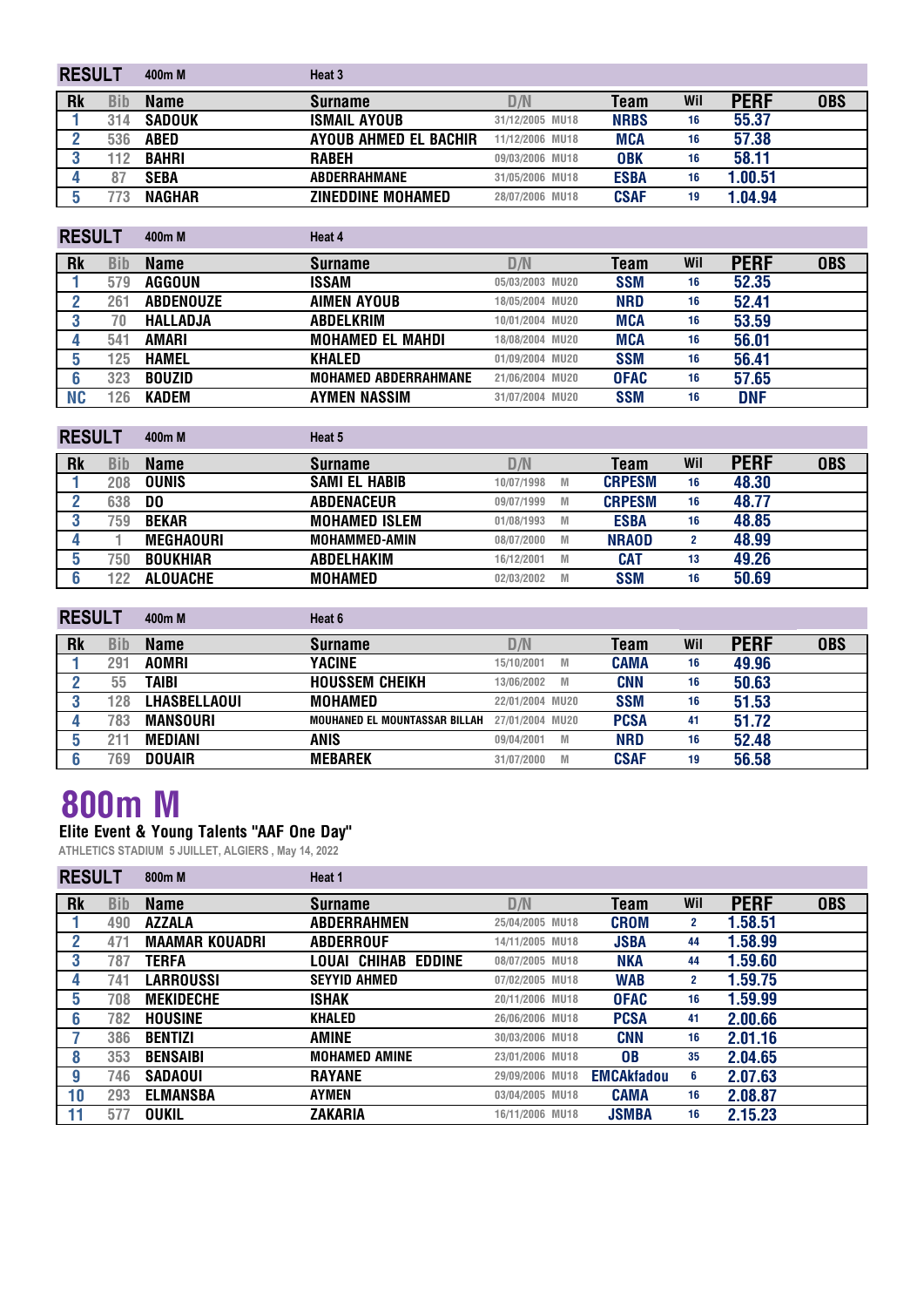| <b>RESULT</b> |            | 800 <sub>m</sub> M | Heat 2           |                 |              |     |             |            |
|---------------|------------|--------------------|------------------|-----------------|--------------|-----|-------------|------------|
| <b>Rk</b>     | <b>Bib</b> | <b>Name</b>        | <b>Surname</b>   | D/N             | Team         | Wil | <b>PERF</b> | <b>OBS</b> |
|               | 29         | <b>AZZOUZ</b>      | <b>FAROUK</b>    | 20/12/2005 MU18 | <b>CNN</b>   | 16  | 2.03.35     |            |
|               | 740        | <b>BOUCETTA</b>    | <b>DJILALI</b>   | 02/05/2005 MU18 | <b>WAB</b>   | 2   | 2.06.39     |            |
| 3             | 760        | <b>BELKHIR</b>     | <b>KHALIL</b>    | 09/07/2006 MU18 | <b>JSMBA</b> | 16  | 2.06.95     |            |
|               | 45         | MIOUT              | DJILALI          | 10/10/2006 MU18 | <b>CNN</b>   | 16  | 2.10.07     |            |
| 5             | 796        | <b>BIDI</b>        | <b>AMMAR</b>     | 02/07/2006 MU18 | <b>CSAF</b>  | 19  | 2.11.59     |            |
| 6             | 6          | HACINI             | <b>MED ISLAM</b> | 26/08/2006 MU18 | <b>CSB</b>   | 9   | 2.13.03     |            |
|               | 797        | <b>RAHAB</b>       | <b>ABDELLAH</b>  | 20/05/2006 MU18 | <b>CSAF</b>  | 19  | 2.16.01     |            |
|               | 761        | <b>OUZNANI</b>     | YOUCEF           | 26/06/2006 MU18 | <b>JSMBA</b> | 16  | 2.16.13     |            |
| ------        |            |                    |                  |                 |              |     |             |            |

| <b>RESULT</b> |     | 800m M            | Heat 3                                      |                 |             |     |             |            |
|---------------|-----|-------------------|---------------------------------------------|-----------------|-------------|-----|-------------|------------|
| <b>Rk</b>     | Bib | <b>Name</b>       | <b>Surname</b>                              | D/N             | Team        | Wil | <b>PERF</b> | <b>OBS</b> |
|               | 78  | <b>BANAANTER</b>  | <b>YOUCEF</b>                               | 19/04/2005 MU18 | <b>NRBS</b> | 16  | 2.06.35     |            |
|               | 737 | <b>DJAZOULI</b>   | <b>RIDHA</b>                                | 07/09/2005 MU18 | <b>CROM</b> | 2   | 2.09.16     |            |
|               | 80  | <b>CHEMICHEM</b>  | <b>MOHAMED AMINE</b>                        | 27/05/2005 MU18 | <b>NRBS</b> | 16  | 2.10.23     |            |
|               | 8   | <b>DJEGHDJEGH</b> | AHMED MOUATASSIM                            | 26/03/2006 MU18 | <b>MBO</b>  | g   | 2.10.30     |            |
| 5             | 772 | MATRAH            | <b>CHAREF EDDINE</b>                        | 29/07/2006 MU18 | <b>CSAF</b> | 19  | 2.17.03     |            |
| 6             | 334 | <b>AMEUR</b>      | <b>HAMZA</b>                                | 23/04/2006 MU18 | <b>USN</b>  | 16  | 2.22.56     |            |
|               | 119 | <b>IHADJADENE</b> | <b>AKSEL YACINE</b>                         | 08/09/2005 MU18 | <b>OFAC</b> | 16  | 2.22.63     |            |
| 8             | 315 | TOUMI             | <b>MOHAMED CHAKIB</b>                       | 06/11/2006 MU18 | <b>NRBS</b> | 16  | 2.24.82     |            |
| y             | 340 | <b>CHAOULI</b>    | <b>MOHAMED ABDERRAHMANE 22/12/2006 MU18</b> |                 | <b>USN</b>  | 16  | 2.26.87     |            |

| <b>RESULT</b> |            | 800m M           | Heat 4                  |                 |              |     |             |            |
|---------------|------------|------------------|-------------------------|-----------------|--------------|-----|-------------|------------|
| <b>Rk</b>     | <b>Bib</b> | <b>Name</b>      | <b>Surname</b>          | D/N             | <b>Team</b>  | Wil | <b>PERF</b> | <b>OBS</b> |
|               | 786        | <b>KOUACHE</b>   | YASSINE                 | 02/07/2004 MU20 | NKA          | 44  | 1.57.97     |            |
|               | 785        | <b>ABDOUNE</b>   | ZAKI                    | 31/03/2004 MU20 | <b>JSBA</b>  | 44  | 1.58.71     |            |
|               | 793        | <b>AOULMI</b>    | <b>OKBA</b>             | 01/07/2003 MU20 | <b>CSAF</b>  | 19  | 1.59.04     |            |
|               | 493        | <b>DERBAL</b>    | <b>RAFIQ</b>            | 04/01/2004 MU20 | <b>CROM</b>  | 2   | 2.02.11     |            |
| 5             | 784        | <b>REDJIMI</b>   | <b>SALAH EDDINE</b>     | 29/01/2003 MU20 | <b>PCSA</b>  | 41  | 2.02.50     |            |
| b             |            | <b>ELAICHI</b>   | <b>SEDDIK</b>           | 06/01/2006 MU18 | <b>IRB</b>   | 9   | 2.11.27     |            |
|               | 476        | LARDJAM          | <b>FATEH</b>            | 08/02/2005 MU18 | TRB          | 35  | 2.13.58     |            |
| 8             | 15         | <b>KHAMRA</b>    | MOHAMED<br><b>FARES</b> | 20/08/2004 MU20 | <b>ARBEE</b> | 16  | 2.15.79     |            |
| g             | 794        | <b>BENHADDAD</b> | <b>YOUCEF</b>           | 27/12/2003 MU20 | <b>CSAF</b>  | 19  | 2.18.18     |            |

| <b>RESULT</b> |     | 800m M             | Heat 5              |                        |              |     |             |            |
|---------------|-----|--------------------|---------------------|------------------------|--------------|-----|-------------|------------|
| <b>Rk</b>     | Bib | <b>Name</b>        | <b>Surname</b>      | D/N                    | Team         | Wil | <b>PERF</b> | <b>OBS</b> |
|               | 495 | <b>MEGHAOURI</b>   | <b>ABDERRAHMANE</b> | 08/06/2001<br>M        | <b>NRAOD</b> | 2   | 1.50.16     |            |
|               | 136 | <b>BOUHAIN</b>     | <b>BOUBAKAR</b>     | 22/02/2005 MU18        | <b>JSA</b>   | 21  | 1.53.05     |            |
|               | 748 | <b>ABDELDJALIL</b> | <b>CHARAF ANES</b>  | 16/01/2001<br>M        | CAT          | 13  | 1.53.43     |            |
|               | 326 | <b>GHORAB</b>      | <b>CHAKIB</b>       | 12/12/1996<br>M        | <b>SSM</b>   | 16  | 1.56.43     |            |
|               | 500 | <b>BENNEBRI</b>    | <b>ABDERRAHMANE</b> | 11/12/1996<br><b>M</b> | <b>CHSAB</b> | 8   | 1.57.72     |            |
|               | 197 | <b>MAHAMMED</b>    | YOUGHORTA BOUZID    | 13/07/2002<br>M        | <b>ACE</b>   | 36  | 2.00.70     |            |
|               | 102 | <b>NAIT HAMOUD</b> | MEHDI               | 23/03/1999<br>M        | <b>NRD</b>   | 16  | 2.02.82     |            |
|               | 298 | <b>BOUMEHIRA</b>   | AHMED               | 12/01/2000<br>M        | <b>CRBDB</b> | 16  | 2.14.69     |            |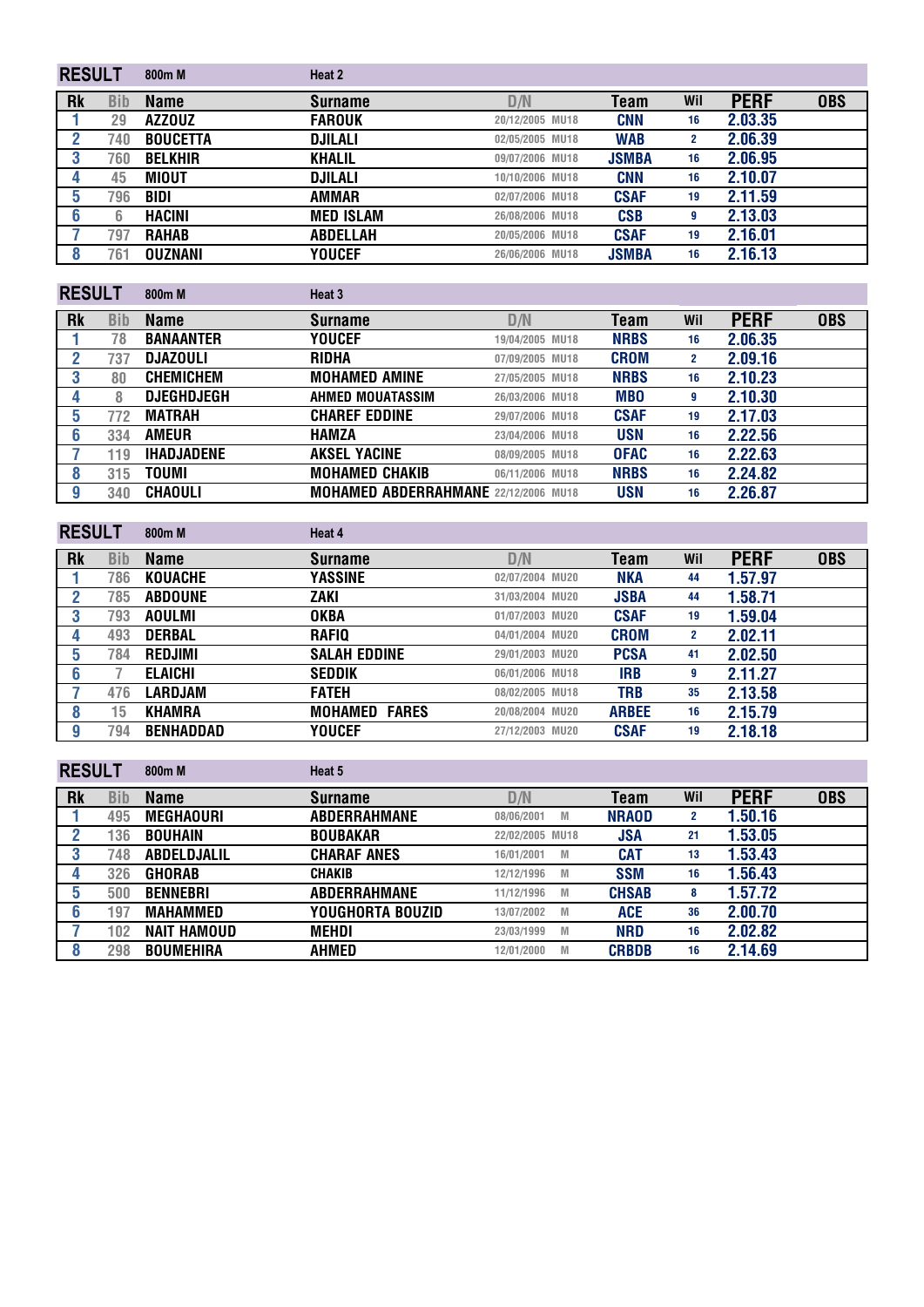### **1500m M**

#### **Elite Event & Young Talents "AAF One Day"**

**ATHLETICS STADIUM 5 JUILLET, ALGIERS , May 14, 2022**

#### **RESULT**

| <b>Rk</b> | Bib | <b>Name</b>                        | <b>Surname</b>     | D/N             | Team         | Wil | <b>PERF</b> | <b>OBS</b> |
|-----------|-----|------------------------------------|--------------------|-----------------|--------------|-----|-------------|------------|
|           | 762 | <b>SADOU</b>                       | <b>KHEIREDDINE</b> | 10/04/2002<br>M | <b>JSMBA</b> | 16  | 3.56.62     |            |
|           | 384 | <b>BERRIMI</b>                     | <b>DHIAEDDINE</b>  | 23/12/1997<br>M | <b>CNN</b>   | 16  | 3.59.70     |            |
|           | 801 | <b>SIFI</b>                        | <b>DJELLOUL</b>    | 21/09/2001<br>M | <b>CNN</b>   | 16  | 4.04.92     |            |
|           | 673 | <b>YESSAD</b>                      | <b>ISSAM</b>       | 03/03/2003 MU20 | <b>OFAC</b>  | 16  | 4.04.97     |            |
|           | 776 | <b>BEN MAHMOUD MAHMOUD I AYOUB</b> |                    | 19/04/2002<br>M | <b>ECM</b>   | 26  | 4.09.79     |            |
|           | 742 | <b>NOURA</b>                       | <b>ZAKARYA</b>     | 19/05/2004 MU20 | <b>WAB</b>   |     | 4.11.94     |            |
|           | 320 | <b>MEKIDECHE</b>                   | <b>ZAKARIA</b>     | 22/08/2002<br>M | <b>OFAC</b>  | 16  | 4.12.57     |            |
|           | 800 | <b>NACEREDDINE</b>                 | ADEM               | 22/05/2001<br>M | ACE          | 36  | 4.27.04     |            |

## **5000m M**

### **Elite Event & Young Talents "AAF One Day"**

**ATHLETICS STADIUM 5 JUILLET, ALGIERS , May 14, 2022**

|                  | <b>RESULT</b> |                    |                            |                        |               |              |             |            |  |  |  |  |
|------------------|---------------|--------------------|----------------------------|------------------------|---------------|--------------|-------------|------------|--|--|--|--|
| <b>Rk</b>        | <b>Bib</b>    | <b>Name</b>        | <b>Surname</b>             | D/N                    | <b>Team</b>   | Wil          | <b>PERF</b> | <b>OBS</b> |  |  |  |  |
|                  | 758           | <b>MARBOUHI</b>    | <b>MOHAMED</b>             | 02/07/1991<br>M        | <b>CRPESM</b> | 16           | 13.40.10    |            |  |  |  |  |
| $\mathbf{2}$     | 607           | <b>BENKERDAGH</b>  | YOUCEF                     | 02/04/1998<br>M        | <b>CRPESM</b> | 16           | 13.51.01    |            |  |  |  |  |
| 3                | 803           | <b>EL HANNACHI</b> | <b>NABIL</b>               | 17/01/1996<br>M        | <b>SSM</b>    | 16           | 13.51.17    |            |  |  |  |  |
| 4                | 626           | <b>ABED</b>        | <b>SABER</b>               | 22/02/2000<br>M        | <b>MAB</b>    | 34           | 13.58.95    |            |  |  |  |  |
| 5                | 700           | <b>DALLA</b>       | YAZID                      | 01/02/2003 MU20        | <b>CROM</b>   | $2^{\circ}$  | 14.07.11    |            |  |  |  |  |
| 6                | 618           | KHENNOUSSI         | <b>ABDELDJALIL</b>         | 14/05/1998<br>M        | <b>CAAT</b>   | 22           | 14.22.51    |            |  |  |  |  |
| 7                | 599           | <b>MANSER</b>      | ALI                        | 23/11/1997<br>M        | <b>MBB</b>    | 6            | 14.24.93    |            |  |  |  |  |
| 8                | 631           | <b>AMERI</b>       | SAID                       | 15/06/2003 MU20        | <b>COMA</b>   | 45           | 14.25.45    |            |  |  |  |  |
| $\boldsymbol{9}$ | 780           | <b>BOUGHRARA</b>   | <b>MOHAMED LAMINE</b>      | 25/09/2004 MU20        | <b>PCSA</b>   | 41           | 15.22.89    |            |  |  |  |  |
| 10               | 709           | <b>CHOTT</b>       | <b>ANIS</b>                | 05/10/2004 MU20        | <b>JSBR</b>   | $\mathbf{2}$ | 15.28.01    |            |  |  |  |  |
| 11               | 739           | <b>ENSAAD</b>      | <b>MOHAMED SALAHEDDINE</b> | 07/12/2002<br>M        | <b>ICC</b>    | $\mathbf{2}$ | 15.33.57    |            |  |  |  |  |
| 12               | 764           | <b>SLIM</b>        | YAZID                      | 17/06/2000<br>M        | <b>MCA</b>    | 16           | 15.46.33    |            |  |  |  |  |
| 13               | 795           | <b>DAAMICHE</b>    | <b>HOUCINE</b>             | 30/09/2001<br>M        | <b>CSAF</b>   | 19           | 16.01.04    |            |  |  |  |  |
| <b>NC</b>        | 489           | <b>BAALI</b>       | <b>FOUAD</b>               | 01/01/2000<br><b>M</b> | <b>OFAC</b>   | 16           | <b>DNF</b>  |            |  |  |  |  |
| <b>NC</b>        | 802           | <b>GUERINE</b>     | <b>ALI</b>                 | 21/01/1990<br>M        | <b>CRPESM</b> | 16           | <b>DNF</b>  |            |  |  |  |  |
| <b>NC</b>        | 774           | <b>SAADALLAH</b>   | TAKI EDDINE                | 10/05/2003 MU20        | <b>CSAF</b>   | 19           | <b>DNF</b>  |            |  |  |  |  |
| <b>NC</b>        | 127           | <b>LAZGHED</b>     | <b>MUSTAPHA</b>            | 10/03/2003 MU20        | <b>SSM</b>    | 16           | <b>DNF</b>  |            |  |  |  |  |
| <b>NC</b>        | 20            | <b>BENYAMINA</b>   | <b>BILAL</b>               | 28/01/1997<br>M        | <b>ASSN</b>   | 16           | <b>DNF</b>  |            |  |  |  |  |

### **400m Haies/Hurdle M Elite Event & Young Talents "AAF One Day"**

| <b>RESULT</b> |     |                  | Heat 1          |                 |             |     |             |            |  |  |  |
|---------------|-----|------------------|-----------------|-----------------|-------------|-----|-------------|------------|--|--|--|
| <b>Rk</b>     | Bib | <b>Name</b>      | <b>Surname</b>  | D/N             | Team        | Wil | <b>PERF</b> | <b>OBS</b> |  |  |  |
|               |     | <b>BOURELAF</b>  | <b>ABDELLAH</b> | 11/04/2002<br>M | <b>CSB</b>  | 9   | 58.67       |            |  |  |  |
|               | 86  | <b>AITAHMED</b>  | <b>ANIS</b>     | 25/05/2003 MU20 | <b>NRD</b>  | 16  | 59.68       |            |  |  |  |
|               | 534 | <b>IGUEDJTAL</b> | YANIS           | 03/02/2002<br>M | <b>MCA</b>  | 16  | 1.01.07     |            |  |  |  |
|               | 804 | <b>SOUACHI</b>   | <b>MOUNIB</b>   | 27/06/2003 MU20 | <b>OFAC</b> | 16  | 1.08.78     |            |  |  |  |

| <b>RESUL1</b> |     |                  | Heat 2        |                 |            |     |             |            |
|---------------|-----|------------------|---------------|-----------------|------------|-----|-------------|------------|
| <b>Rk</b>     | Bib | <b>Name</b>      | Surname       | D/N             | Team       | Wil | <b>PERF</b> | <b>OBS</b> |
|               |     | <b>BOUHADDAD</b> | ZIAD          | 25/02/2005 MU18 | <b>OGG</b> | 43  | 58.28       |            |
|               | 539 | <b>IGUEDJTAL</b> | AYMEN         | 23/12/2005 MU18 | <b>MCA</b> | 16  | 59.94       |            |
|               | 330 | <b>BOUDJEDIR</b> | <b>YOUNES</b> | 23/01/2005 MU18 | <b>SSM</b> | 16  | 1.02.72     |            |

| <b>RESUL1</b> |            |                   | Heat 2       |                   |             |     |                    |     |
|---------------|------------|-------------------|--------------|-------------------|-------------|-----|--------------------|-----|
| <b>Rk</b>     | <b>Bib</b> | Name              | Surname      |                   | <b>Team</b> | Wil | <b>DEDE</b><br>LNI | UBS |
|               | 799        | <b>BOUKMOUCHE</b> | <b>SABER</b> | 04/02/1992<br>IVI | <b>SSM</b>  | 16  | 50.66              |     |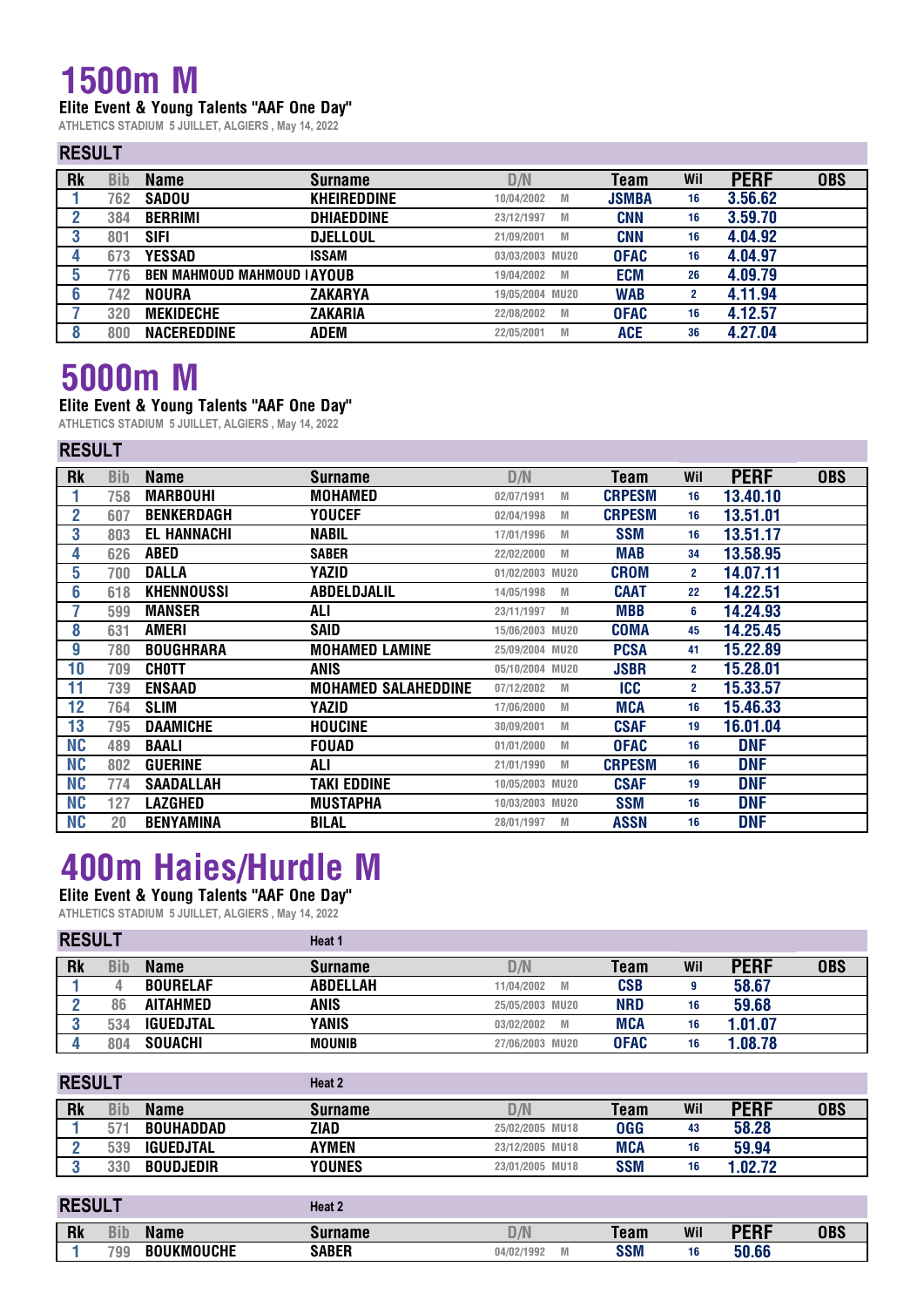# **Disque U20G / Discus MU20**

#### **Elite Event & Young Talents "AAF One Day"**

**ATHLETICS STADIUM 5 JUILLET, ALGIERS , May 14, 2022**

### **RESULT**

| <b>RESULI</b> |                 |                          |                      | ı, / JUNY                 |             |     |             |            |
|---------------|-----------------|--------------------------|----------------------|---------------------------|-------------|-----|-------------|------------|
| Rk            | Bib             | <b>Name</b>              | Surname              |                           | Team        | Wil | <b>PERF</b> | <b>OBS</b> |
|               | 10 <sup>4</sup> | MOUAKI BENAI ABD EL BAKI | <b>MOHAMED AKRAM</b> | 02/12/2003 MU20           | NRD         | 16  | 48.21       |            |
|               | ララィ             | <b>MAOUNI</b>            | <b>ABDELMOUMEN</b>   | <b>MU20</b><br>29/01/2004 | <b>CSAF</b> | 19  | ΝM          |            |

**1,750Kg**

## **Disque U18G / Discus MU18**

#### **Elite Event & Young Talents "AAF One Day"**

**ATHLETICS STADIUM 5 JUILLET, ALGIERS , May 14, 2022**

### **RESULT**

| <b>RESULI</b> |     |                          |                           |                 | $1,500$ Kg  |     |             |            |
|---------------|-----|--------------------------|---------------------------|-----------------|-------------|-----|-------------|------------|
| Rk            | Bib | <b>Name</b>              | <b>Surname</b>            | D/N             | Team        | Wil | <b>PERF</b> | <b>OBS</b> |
|               | 209 | YAGOUB                   | <b>ABDELMOTTALIB</b>      | 30/01/2005 MU18 | <b>MCA</b>  | 16  | 48.70       |            |
|               | 546 | <b>HADJ ABDERRAHMANE</b> | <b>ZAKARIA</b>            | 17/01/2006 MU18 | <b>NRD</b>  | 16  | 35.47       |            |
|               | 356 | <b>HALIL</b>             | <b>MOHAMED IBRAHIM</b>    | 15/05/2005 MU18 | <b>NRD</b>  | 16  | 33.69       |            |
|               | 555 | <b>BOURAKBA</b>          | <b>HEITHEM MAHIEDDINE</b> | 28/12/2006 MU18 | <b>CSAF</b> | 19  | 32.42       |            |
| 5             | 269 | <b>KHELIFI</b>           | WALID                     | 30/12/2005 MU18 | <b>TADK</b> | 16  | 31.86       |            |
|               | 283 | <b>GUERFI</b>            | <b>MOHCENE</b>            | 20/06/2006 MU18 | <b>AMCB</b> | 6   | 29.26       |            |
|               | 240 | <b>HADJ SADOUK</b>       | <b>IMED-EDINE</b>         | 13/06/2006 MU18 | <b>CSB</b>  | 16  | 28.11       |            |
|               | 234 | <b>ATTAL</b>             | <b>NOUH ABDASLLAME</b>    | 08/07/2006 MU18 | <b>CRC</b>  | 16  | 25.12       |            |

# **Longueur H / Long Jump M**

### **Elite Event & Young Talents "AAF One Day"**

**ATHLETICS STADIUM 5 JUILLET, ALGIERS , May 14, 2022**

#### **RESULT**

| <b>Rk</b> | <b>Bib</b> | <b>Name</b>        | <b>Surname</b>        | D/N             |             | Team         | Wil | <b>PERF</b> | <b>Wind</b> |
|-----------|------------|--------------------|-----------------------|-----------------|-------------|--------------|-----|-------------|-------------|
|           | 765        | <b>TRIKI</b>       | YASSER MOHAMED TAHAR  | 24/03/1997      | M           | <b>MCA</b>   | 16  | 7.50        | 0,4ms       |
| 2         | 690        | <b>BOUDOUMI</b>    | <b>DHIAE CHERIF</b>   | 16/11/2001      | M           | <b>CSAFO</b> | 31  | 6.66        | 1,8ms       |
| 3         | 317        | LOUMI              | <b>NASSIM</b>         | 29/05/2003      | <b>MU20</b> | <b>OAB</b>   | 16  | 6.41        | 2,3ms       |
| 4         | 49         | <b>REKAB</b>       | <b>ABDENNOUR</b>      | 21/04/2001      | M           | <b>CNN</b>   | 16  | 6.33        | 0,8ms       |
| 5         | 133        | YAHIA              | <b>AMINE</b>          | 17/06/2004 MU20 |             | <b>SSM</b>   | 16  | 6.24        | 2,3ms       |
| 6         | 745        | <b>SEKRI</b>       | <b>MAZIGH</b>         | 29/01/2006 MU18 |             | <b>ACSA</b>  | 6   | 6.01        | 1,4ms       |
|           | 285        | <b>BENAI</b>       | <b>MOHAMED OMAR</b>   | 22/02/2006 MU18 |             | <b>MBO</b>   | 9   | 5.94        | 1,7ms       |
| 8         | 418        | <b>KERMICHE</b>    | WASSIM ABDELGHANI     | 03/08/2006 MU18 |             | <b>JFBK</b>  | 16  | 5.82        | 1,3ms       |
| 9         | 316        | <b>HAFIDI</b>      | HAMZA                 | 10/04/2006 MU18 |             | <b>NRD</b>   | 16  | 5.81        | 2,4ms       |
| 10        | 37         | <b>DAHMANI</b>     | <b>YOUCEF RACHID</b>  | 03/01/2006 MU18 |             | <b>CNN</b>   | 16  | 5.57        | 0,9ms       |
| 11        | 396        | <b>BOUNOUA</b>     | <b>ABDELLAH MEHDI</b> | 26/07/2006 MU18 |             | <b>CRBDB</b> | 16  | 5.56        | 1,3ms       |
| 12        | 286        | <b>BENLACHEHAB</b> | CHAOUKI               | 30/10/1997      | M           | <b>R.M.B</b> | 9   | 5.49        | 1,5ms       |
| 13        | 387        | <b>HAMEL</b>       | ABDELDJALIL           | 07/06/2005 MU18 |             | <b>CNN</b>   | 16  | 5.42        | 1,6ms       |
| 14        | 437        | <b>AOUADJ</b>      | <b>ABD ELRAHIM</b>    | 12/03/2006 MU18 |             | <b>NRD</b>   | 16  | 5.10        | 1,8ms       |
| 15        | 21         | <b>HADJIAT</b>     | <b>AMINE</b>          | 01/10/2005 MU18 |             | <b>ASSN</b>  | 16  | 4.45        | 2,0ms       |
| <b>NC</b> | 165        | <b>TAIBI</b>       | AMDJED ABDELHAI       | 30/12/2005 MU18 |             | <b>EBS</b>   | 28  | <b>NM</b>   |             |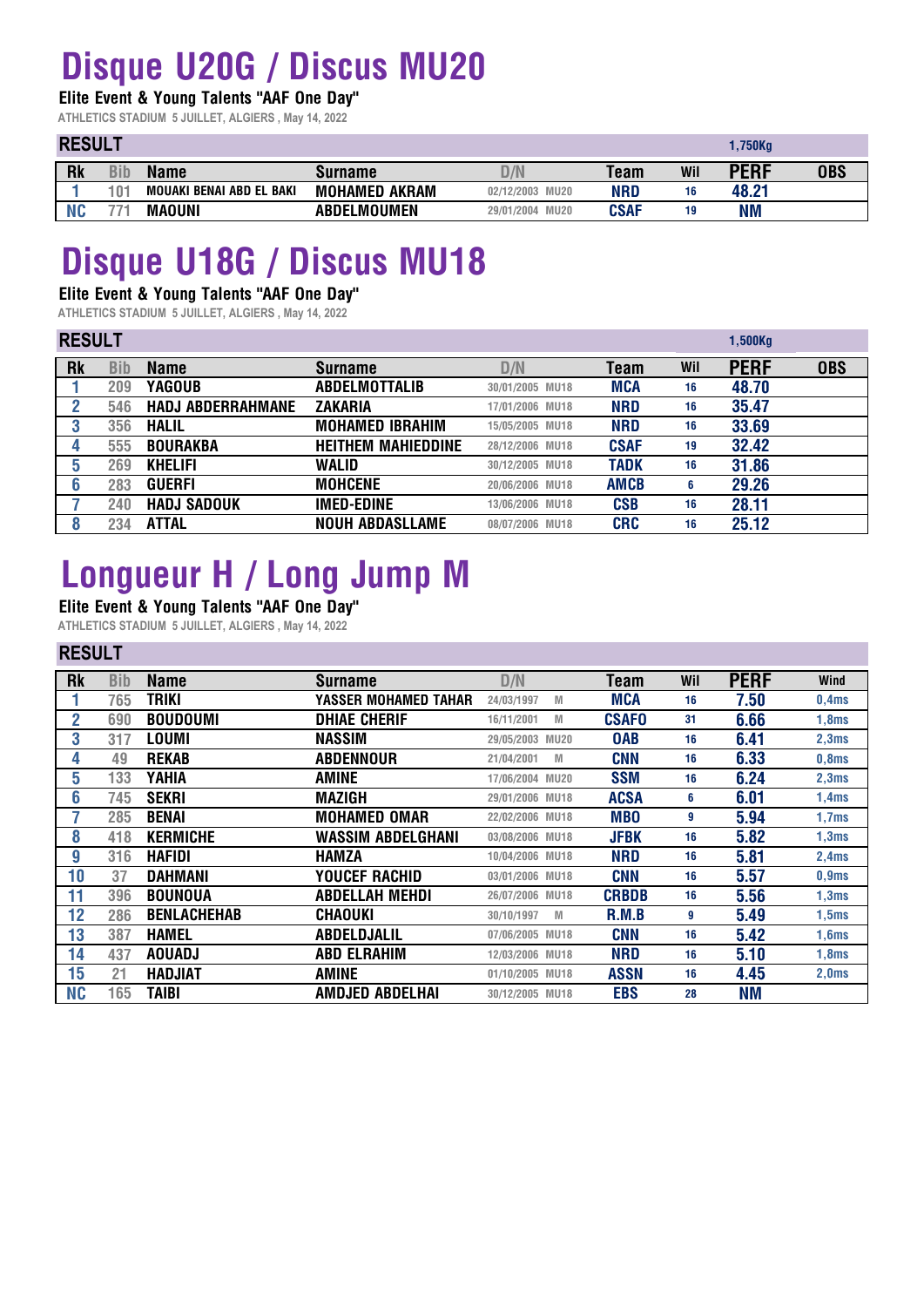# **Hauteur H / Hight Jump M**

#### **Elite Event & Young Talents "AAF One Day"**

**ATHLETICS STADIUM 5 JUILLET, ALGIERS , May 14, 2022**

#### **RESULT**

| .         |     |                  |                      |                 |              |     |             |
|-----------|-----|------------------|----------------------|-----------------|--------------|-----|-------------|
| <b>Rk</b> | Bib | <b>Name</b>      | <b>Surname</b>       | D/N             | Team         | Wil | <b>PERF</b> |
|           | 84  | <b>AFER</b>      | <b>BILEL</b>         | 11/02/2001<br>M | <b>NRD</b>   | 16  | 2.14        |
|           | 0   | <b>OUAHIOUNE</b> | <b>AMINE</b>         | 25/03/2003 MU20 | <b>MBO</b>   |     | 2.10        |
|           | 457 | <b>FODIL</b>     | <b>MOHAMED AMINE</b> | 18/03/1996<br>M | <b>SSM</b>   | 16  | 2.10        |
|           |     | <b>ZOUAK</b>     | <b>AYOUB</b>         | 15/04/2003 MU20 | <b>MBO</b>   | 9   | 2.00        |
|           |     | <b>SAADAOUI</b>  | <b>RAYEN</b>         | 21/02/2005 MU18 | <b>COR</b>   | 16  | 1.85        |
|           | 690 | <b>BOUDOUMI</b>  | <b>DHIAE CHERIF</b>  | 16/11/2001<br>M | <b>CSAFO</b> | 31  | 1.80        |

## **Marteau U18G / Hammer MU18**

#### **Elite Event & Young Talents "AAF One Day"**

**ATHLETICS STADIUM 5 JUILLET, ALGIERS , May 14, 2022**

|           | <b>RESULT</b> |               |                       |                 |            |     | 5Kg         |  |
|-----------|---------------|---------------|-----------------------|-----------------|------------|-----|-------------|--|
| <b>Rk</b> | <b>Bib</b>    | <b>Name</b>   | <b>Surname</b>        | D/N             | Team       | Wil | <b>PERF</b> |  |
|           | b/            | <b>KHATAL</b> | <b>YOUNES</b>         | 01/08/2005 MU18 | <b>CRC</b> | 16  | 59.65       |  |
|           | 707           | <b>KHALDI</b> | <b>MOHAMED YACINE</b> | 27/08/2005 MU18 | <b>CRC</b> | 16  | 50.12       |  |

## **Perche H / Pole Vault M**

#### **Elite Event & Young Talents "AAF One Day"**

**ATHLETICS STADIUM 5 JUILLET, ALGIERS , May 14, 2022**

#### **RESULT**

| <b>Rk</b> | Bib | Name               | <b>Surname</b>     | D/N                       | Team        | Wil | PERF |  |
|-----------|-----|--------------------|--------------------|---------------------------|-------------|-----|------|--|
|           | 92  | <b>BOUDECHICHE</b> | <b>REDA</b>        | M<br>21/05/2000           | <b>NRD</b>  | 16  | 4.70 |  |
|           | 283 | <b>GUERFI</b>      | <b>MOHCENE</b>     | 20/06/2006 MU18           | <b>AMCB</b> |     | 3.70 |  |
|           | 101 | <b>IKHELEF</b>     | <b>ALAA EDDINE</b> | <b>MU20</b><br>01/05/2004 | <b>CRC</b>  | 16  | 3.60 |  |

# **Poids U18G / Shot Put MU18**

#### **Elite Event & Young Talents "AAF One Day"**

**ATHLETICS STADIUM 5 JUILLET, ALGIERS , May 14, 2022**

| <b>RESULT</b> |     |                 |                        |                 |              | 5Kq |             |
|---------------|-----|-----------------|------------------------|-----------------|--------------|-----|-------------|
| <b>Rk</b>     | Bib | <b>Name</b>     | <b>Surname</b>         | D/N             | Team         | Wil | <b>PERF</b> |
|               | 251 | IZEM            | ABDELKRIM              | 17/10/2005 MU18 | <b>JSMBA</b> | 16  | 12.47       |
|               | 779 | <b>BELFADEL</b> | <b>ADEM ISMAIL</b>     | 07/01/2005 MU18 | <b>PCSA</b>  | 41  | 12.00       |
|               |     | <b>KHATAL</b>   | <b>YOUNES</b>          | 01/08/2005 MU18 | <b>CRC</b>   | 16  | 11.61       |
|               | 234 | <b>ATTAL</b>    | <b>NOUH ABDASLLAME</b> | 08/07/2006 MU18 | <b>CRC</b>   | 16  | 09.65       |

# **Poids U20G / Shot Put MU20**

**Elite Event & Young Talents "AAF One Day"**

**ATHLETICS STADIUM 5 JUILLET, ALGIERS , May 14, 2022**

#### **RESULT**

| <b>Rk</b> | Bib             | Name      | Surname        | $\mathcal{U}$             | Team         | Wil | DEDF  |
|-----------|-----------------|-----------|----------------|---------------------------|--------------|-----|-------|
|           | 54              | SIRINE    | <b>MOHAMED</b> | <b>MU20</b><br>03/03/2003 | <b>JSMBA</b> | 16  | 15.97 |
|           | 78 <sub>1</sub> | UEMAGUEMA | <b>AKRAM</b>   | <b>MU20</b><br>08/12/2004 | <b>PCSA</b>  | 41  | 08.02 |

**6Kg**